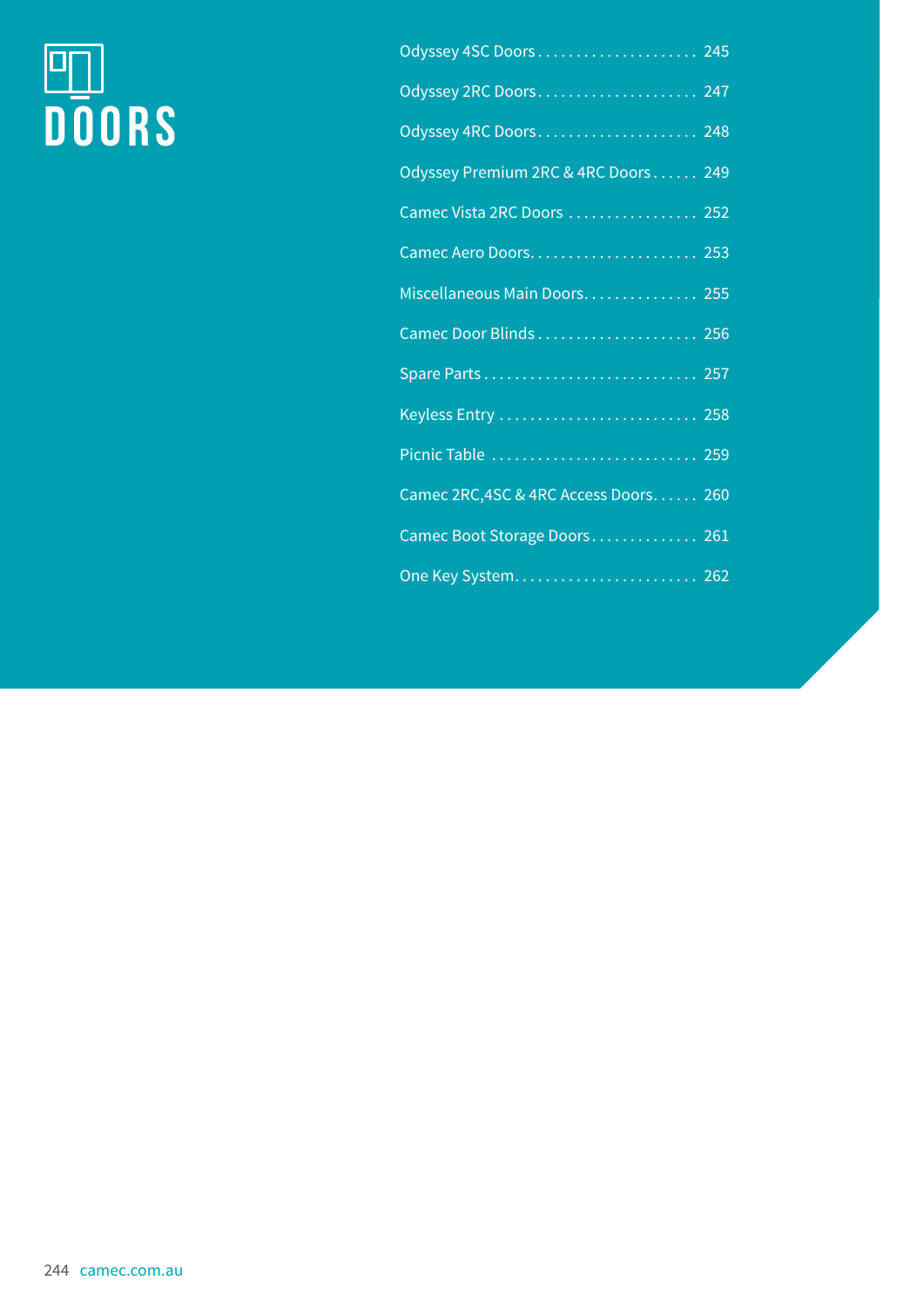# **ODYSSEY 4sc door**



#### **ODYSSEY 4 SQUARE CORNER DOORS**

Available in a range of sizes to suit most RV designs the Odyssey 4 Square door has a light but strong main door infill and a one piece outer door. Available in white, jet black, polished grey or cristal silver, with a white or black frame, left or right hinge set up and featuring a 3 point lock system and aluminium grille mesh security door with fly screen. The stylish Odyssey tinted single glazed acrylic panel completes the Odyssey range's modern look.

#### **FEATURES**

- One piece door panel
- PVC infill for greater strength
- Black grill mesh security door with fly-screen
- White, black, polished grey or cristal silver infill colours.
- Fully customizable checker plate door infills available in any height.
- Please contact Camec for further details
- Lower Venturi vent in white or black

#### **SPECIFICATIONS**

- Frame Colour: black or white
- Left or right hand hinge set up
- Slim look main frame extrusion

| <b>PART NO.</b> | <b>SIZE</b> | <b>INFILL</b>         | <b>HINGE</b> | <b>VENT</b>                 | <b>FRAME</b> |
|-----------------|-------------|-----------------------|--------------|-----------------------------|--------------|
| 044633          | 1425 X 622  | <b>JET BLACK</b>      | <b>LHH</b>   | <b>NO</b>                   | <b>BLACK</b> |
| 051308          | 1425 X 622  | <b>JET BLACK</b>      | LHH          | MAIN DOOR ONLY - SPARE PART |              |
| 041126          | 1540 X 572  | <b>SMOOTH WHITE</b>   | <b>RHH</b>   | <b>WHITE</b>                | <b>BLACK</b> |
| 043188          | 1540 X 572  | <b>SMOOTH WHITE</b>   | LHH          | <b>WHITE</b>                | <b>BLACK</b> |
| 041136          | 1540 X 572  | SMOOTH WHITE          | <b>LHH</b>   | <b>WHITE</b>                | <b>WHITE</b> |
| 041137          | 1540 X 572  | <b>SMOOTH WHITE</b>   | <b>RHH</b>   | <b>WHITE</b>                | <b>WHITE</b> |
| 041976          | 1540 X 622  | SMOOTH CRISTAL SILVER | <b>LHH</b>   | <b>BLACK</b>                | <b>BLACK</b> |
| 041977          | 1540 X 622  | SMOOTH CRISTAL SILVER | <b>RHH</b>   | <b>BLACK</b>                | <b>BLACK</b> |
| 042011          | 1540 X 622  | POLISHED GREY         | <b>RHH</b>   | <b>BLACK</b>                | <b>BLACK</b> |
| 043764          | 1540 X 622  | SMOOTH WHITE          | <b>RHH</b>   | <b>BLACK</b>                | <b>BLACK</b> |
| 041138          | 1540 X 622  | SMOOTH WHITE          | <b>LHH</b>   | <b>WHITE</b>                | <b>WHITE</b> |
| 041139          | 1540 X 622  | <b>SMOOTH WHITE</b>   | <b>RHH</b>   | <b>WHITE</b>                | <b>WHITE</b> |
| 050079          | 1540 X 622  | <b>JET BLACK</b>      | <b>LHH</b>   | <b>BLACK</b>                | <b>BLACK</b> |
| 041140          | 1623 X 572  | <b>SMOOTH WHITE</b>   | <b>RHH</b>   | <b>WHITE</b>                | <b>BLACK</b> |
| 041141          | 1623 X 572  | SMOOTH WHITE          | <b>LHH</b>   | <b>WHITE</b>                | <b>WHITE</b> |
| 041142          | 1623 X 572  | SMOOTH WHITE          | <b>RHH</b>   | <b>WHITE</b>                | <b>WHITE</b> |
| 041978          | 1623 X 622  | SMOOTH CRISTAL SILVER | <b>LHH</b>   | <b>BLACK</b>                | <b>BLACK</b> |
| 041979          | 1623 X 622  | SMOOTH CRISTAL SILVER | <b>RHH</b>   | <b>BLACK</b>                | <b>BLACK</b> |
| 042005          | 1623 X 622  | <b>STUCCO WHITE</b>   | <b>RHH</b>   | <b>WHITE</b>                | <b>WHITE</b> |
| 044200          | 1623 X 622  | SMOOTH JET BLACK      | LHH          | <b>BLACK</b>                | <b>BLACK</b> |
| 044201          | 1623 X 622  | SMOOTH JUST BLACK     | <b>RHH</b>   | <b>BLACK</b>                | <b>BLACK</b> |
| 041143          | 1623 X 622  | <b>SMOOTH WHITE</b>   | <b>LHH</b>   | <b>WHITE</b>                | <b>BLACK</b> |
| 041144          | 1623 X 622  | SMOOTH WHITE          | <b>RHH</b>   | <b>WHITE</b>                | <b>BLACK</b> |
| 041145          | 1623 X 622  | SMOOTH WHITE          | LHH          | <b>WHITE</b>                | <b>WHITE</b> |
| 041147          | 1623 X 622  | <b>SMOOTH WHITE</b>   | <b>RHH</b>   | <b>WHITE</b>                | <b>WHITE</b> |
| 041148          | 1690 X 622  | SMOOTH WHITE          | <b>LHH</b>   | <b>WHITE</b>                | <b>BLACK</b> |
| 041149          | 1690 X 622  | <b>SMOOTH WHITE</b>   | <b>RHH</b>   | <b>WHITE</b>                | <b>BLACK</b> |
| 041150          | 1690 X 622  | SMOOTH WHITE          | <b>LHH</b>   | <b>WHITE</b>                | <b>WHITE</b> |
| 041151          | 1690 X 622  | <b>SMOOTH WHITE</b>   | <b>RHH</b>   | <b>WHITE</b>                | <b>WHITE</b> |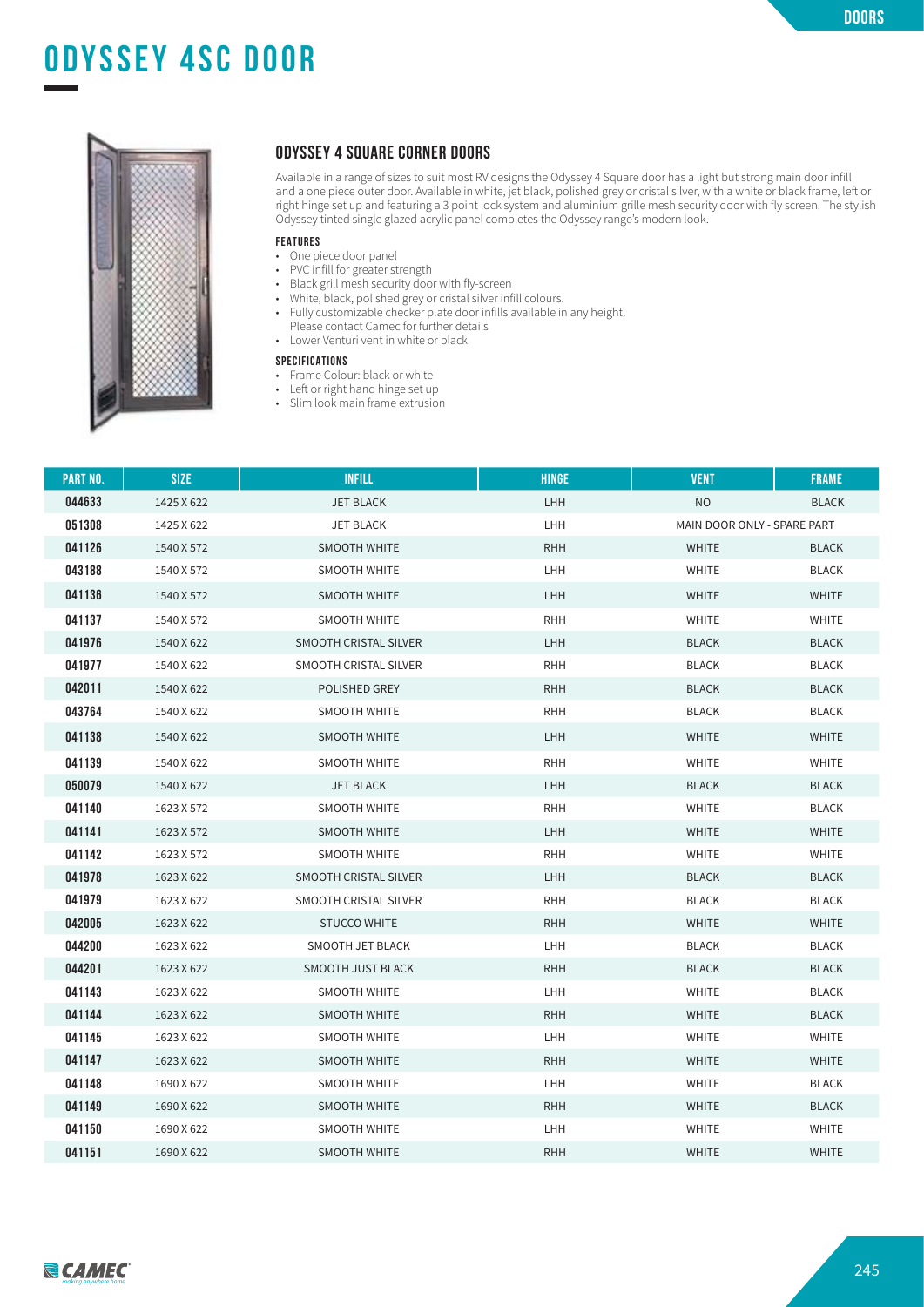| <b>PART NO.</b>        | <b>SIZE</b> | <b>INFILL</b>                                 | <b>HINGE</b> | <b>VENT</b>  | <b>FRAME</b> |
|------------------------|-------------|-----------------------------------------------|--------------|--------------|--------------|
| 041983                 | 1723 X 572  | SMOOTH CRISTAL SILVER                         | <b>RHH</b>   | <b>BLACK</b> | <b>BLACK</b> |
| 041152                 | 1723 X 572  | SMOOTH WHITE                                  | LHH          | <b>WHITE</b> | WHITE        |
| 041153                 | 1723 X 572  | SMOOTH WHITE                                  | <b>RHH</b>   | <b>WHITE</b> | <b>WHITE</b> |
| 042891                 | 1750 X 572  | SMOOTH WHITE                                  | LHH          | <b>WHITE</b> | <b>BLACK</b> |
| 041154                 | 1750 X 572  | SMOOTH WHITE                                  | <b>RHH</b>   | <b>WHITE</b> | <b>BLACK</b> |
| 041984                 | 1750 X 622  | SMOOTH CRISTAL SILVER                         | LHH          | <b>BLACK</b> | <b>BLACK</b> |
| 041985                 | 1750 X 622  | SMOOTH CRISTAL SILVER                         | <b>RHH</b>   | <b>BLACK</b> | <b>BLACK</b> |
| 042006                 | 1750 X 622  | <b>STUCCO WHITE</b>                           | LHH          | WHITE        | <b>BLACK</b> |
| 042007                 | 1750 X 622  | <b>STUCCO WHITE</b>                           | <b>RHH</b>   | <b>WHITE</b> | <b>BLACK</b> |
| 042008                 | 1750 X 622  | <b>STUCCO WHITE</b>                           | LHH          | WHITE        | WHITE        |
| 042009                 | 1750 X 622  | <b>STUCCO WHITE</b>                           | <b>RHH</b>   | WHITE        | WHITE        |
| 042016                 | 1750 X 622  | POLISHED GREY                                 | LHH          | <b>BLACK</b> | <b>BLACK</b> |
| 042806                 | 1750 X 622  | <b>JET BLACK</b>                              | LHH          | <b>BLACK</b> | <b>BLACK</b> |
| 042807                 | 1750 X 622  | <b>JET BLACK</b>                              | <b>RHH</b>   | <b>BLACK</b> | <b>BLACK</b> |
| 041155                 | 1750 X 622  | SMOOTH WHITE                                  | LHH          | <b>WHITE</b> | <b>BLACK</b> |
| 041156                 | 1750 X 622  | SMOOTH WHITE                                  | <b>RHH</b>   | WHITE        | <b>BLACK</b> |
| 041157                 | 1750 X 622  | SMOOTH WHITE                                  | LHH          | <b>WHITE</b> | <b>WHITE</b> |
| 041158                 | 1750 X 622  | SMOOTH WHITE                                  | <b>RHH</b>   | WHITE        | WHITE        |
| 042017                 | 1750 X 622  | POLISHED GREY                                 | <b>RHH</b>   | <b>BLACK</b> | <b>BLACK</b> |
| 041987                 | 1822 X 622  | SMOOTH CRISTAL SILVER                         | <b>RHH</b>   | <b>BLACK</b> | <b>BLACK</b> |
| 041162                 | 1822 X 622  | SMOOTH WHITE                                  | LHH          | <b>WHITE</b> | <b>WHITE</b> |
| 041163                 | 1822 X 622  | SMOOTH WHITE                                  | <b>RHH</b>   | WHITE        | WHITE        |
| 043093                 | 1822 X 622  | <b>JET BLACK</b>                              | LHH          | <b>BLACK</b> | <b>BLACK</b> |
| 043094                 | 1822 X 622  | JET BLACK                                     | <b>RHH</b>   | BLACK        | <b>BLACK</b> |
| 041160                 | 1822 X 622  | <b>SMOOTH WHITE</b>                           | <b>LHH</b>   | <b>WHITE</b> | <b>BLACK</b> |
| 041161                 | 1822 X 622  | SMOOTH WHITE                                  | <b>RHH</b>   | WHITE        | <b>BLACK</b> |
| 051267                 | 1822 X 622  | SMOOTH WHITE S/S MESH                         | <b>LHH</b>   | <b>WHITE</b> | <b>BLACK</b> |
| 051281                 | 1822 X 622  | BLACK S/S MESH                                | <b>RHH</b>   | <b>BLACK</b> | BLACK        |
| 051268                 | 1822 X 622  | SMOOTH WHITE S/S MESH                         | LHH          | <b>WHITE</b> | <b>WHITE</b> |
| 051269                 | 1822 X 622  | SMOOTH WHITE S/S MESH                         | LHH          | <b>WHITE</b> | <b>WHITE</b> |
| 041989                 | 1908 X 622  | SMOOTH CRISTAL SILVER                         | <b>RHH</b>   | <b>BLACK</b> | <b>BLACK</b> |
| 042097                 | 1908 X 622  | <b>SMOOTH WHITE</b>                           | LHH          | <b>WHITE</b> | <b>BLACK</b> |
| 041164                 | 1908 X 622  | SMOOTH WHITE                                  | <b>RHH</b>   | <b>WHITE</b> | <b>BLACK</b> |
| 041165                 | 1908 X 622  | SMOOTH WHITE                                  | LHH          | <b>WHITE</b> | <b>WHITE</b> |
| 041166                 | 1908 X 622  | SMOOTH WHITE                                  | <b>RHH</b>   | <b>WHITE</b> | <b>WHITE</b> |
| 051279                 | 1908 X 622  | SMOOTH WHITE S/S MESH                         | LHH          | WHITE        | <b>BLACK</b> |
| 051270                 | 1908 X 622  | SMOOTH WHITE S/S MESH                         | <b>LHH</b>   | WHITE        | <b>BLACK</b> |
| 051271                 | 1908 X 622  | SMOOTH WHITE S/S MESH                         | LHH          | WHITE        | <b>WHITE</b> |
| 051272                 | 1908 X 622  | SMOOTH WHITE S/S MESH                         | <b>RHH</b>   | WHITE        | <b>WHITE</b> |
| 041989                 | 1908 X 622  | SMOOTH CRISTAL SILVER                         | <b>RHH</b>   | <b>BLACK</b> | <b>BLACK</b> |
| <b>4SC CAMPER DOOR</b> |             |                                               |              |              |              |
| 044075                 | 1822 X 522  | 2 PIECE LOWER SECT 830MM UPPER 990MM<br>BLACK | <b>RHH</b>   | <b>BLACK</b> | <b>BLACK</b> |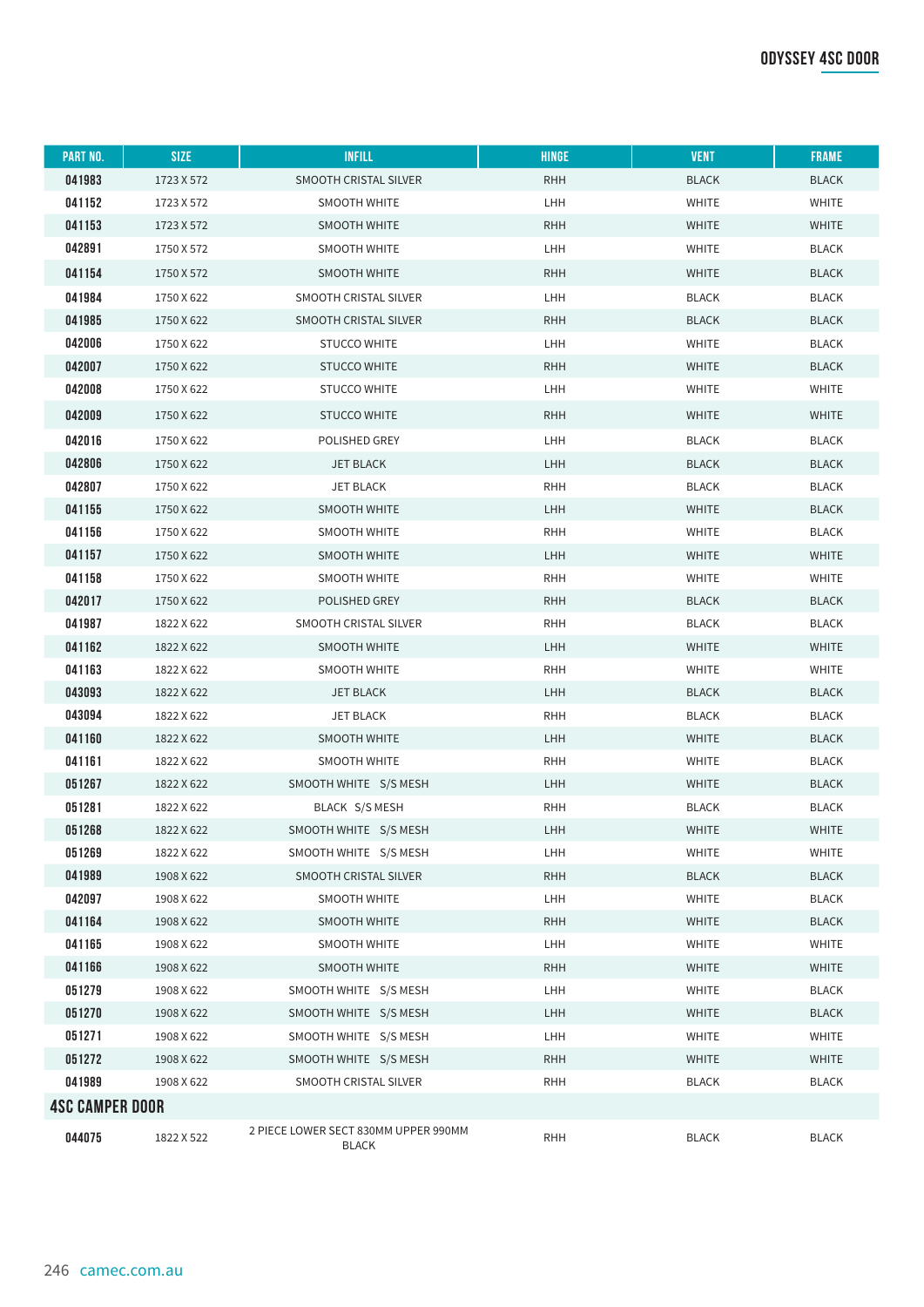# **odyssey 4sc door ODYSSEY 2RC DOORS**



#### **ODYSSEY 2 RADIUS CORNER DOORS**

The Camec Odyssey 2 Radius Corner door features a light but strong main door infill and one piece outer door and is available in many infill colours, with a white or black frame. The Odyssey 2 Radius Corner door come with a left or right hinge set up, standard 3 point lock system and aluminium grill mesh security door with fly screen. The tinted single glazed acrylic panel completes the Odyssey range's modern look.

#### **FEATURES**

- 878mm wide access doors available to suit wheelchairs\*
- One piece door panel<br>• PVC infill for greater st
- PVC infill for greater strength<br>• Black grill mesh security door
- Black grill mesh security door with fly-screen<br>• White, grey, black or silver infill colours
- White, grey, black or silver infill colours<br>• Fully customizable checker plate door i
- Fully customizable checker plate door infill available in any height. Please contact Camec for further details
- Lower Venturi vent in white or black

### **SPECIFICATIONS**

- 
- Frame Colour: black or white
- Left or right hand hinge set up
- Slim look main frame extrusion

| <b>PART NO.</b> | <b>SIZE</b> | <b>INFILL</b>         | <b>HINGE</b> | <b>VENT</b>  | <b>FRAME</b> |
|-----------------|-------------|-----------------------|--------------|--------------|--------------|
| 042801          | 1750 X 622  | <b>STUCCO WHITE</b>   | <b>LHH</b>   | <b>WHITE</b> | <b>BLACK</b> |
| 043369          | *1750 X 878 | <b>JET BLACK</b>      | LHH          | <b>BLACK</b> | <b>BLACK</b> |
| 043370          | *1750 X 878 | <b>JET BLACK</b>      | <b>RHH</b>   | <b>BLACK</b> | <b>BLACK</b> |
| 043493          | *1750 X 878 | <b>SMOOTH WHITE</b>   | <b>LHH</b>   | <b>WHITE</b> | <b>WHITE</b> |
| 043494          | *1750 X 878 | <b>SMOOTH WHITE</b>   | <b>RHH</b>   | <b>WHITE</b> | <b>WHITE</b> |
| 041169          | 1623 X 572  | <b>SMOOTH WHITE</b>   | <b>LHH</b>   | <b>WHITE</b> | <b>WHITE</b> |
| 041170          | 1623 X 572  | <b>SMOOTH WHITE</b>   | <b>RHH</b>   | <b>WHITE</b> | <b>WHITE</b> |
| 042284          | 1623 X 622  | <b>SMOOTH WHITE</b>   | LHH          | NO VENT      | <b>WHITE</b> |
| 041936          | 1623 X 622  | <b>SMOOTH WHITE</b>   | <b>RHH</b>   | <b>WHITE</b> | <b>BLACK</b> |
| 041937          | 1623 X 622  | <b>SMOOTH WHITE</b>   | <b>LHH</b>   | <b>WHITE</b> | <b>WHITE</b> |
| 041938          | 1623 X 622  | <b>SMOOTH WHITE</b>   | <b>RHH</b>   | <b>WHITE</b> | <b>WHITE</b> |
| 044627          | 1623 X 622  | <b>SMOOTH WHITE</b>   | <b>LHH</b>   | WHITE        | <b>WHITE</b> |
| 044631          | 1623 X 622  | <b>CRISTAL SILVER</b> | <b>LHH</b>   | <b>BLACK</b> | <b>BLACK</b> |
| 041172          | 1690 X 622  | <b>SMOOTH WHITE</b>   | <b>RHH</b>   | <b>WHITE</b> | <b>BLACK</b> |
| 041175          | 1723 X 572  | <b>SMOOTH WHITE</b>   | <b>LHH</b>   | <b>WHITE</b> | <b>WHITE</b> |
| 041176          | 1723 X 572  | <b>SMOOTH WHITE</b>   | <b>RHH</b>   | <b>WHITE</b> | <b>WHITE</b> |
| 041178          | 1750 X 622  | <b>SMOOTH WHITE</b>   | <b>RHH</b>   | <b>WHITE</b> | <b>BLACK</b> |
| 041180          | 1750 X 622  | <b>SMOOTH WHITE</b>   | <b>RHH</b>   | <b>WHITE</b> | <b>WHITE</b> |
| 042099          | 1750 X 622  | <b>DIAMOND SILVER</b> | <b>LHH</b>   | <b>BLACK</b> | <b>BLACK</b> |
| 042100          | 1750 X 622  | <b>DIAMOND SILVER</b> | <b>RHH</b>   | <b>BLACK</b> | <b>BLACK</b> |
| 042477          | 1750 X 622  | <b>CRISTAL SILVER</b> | <b>RHH</b>   | <b>WHITE</b> | <b>BLACK</b> |
| 042802          | 1750 X 622  | <b>STUCCO WHITE</b>   | <b>RHH</b>   | <b>WHITE</b> | <b>BLACK</b> |
| 042808          | 1750 X 622  | <b>JET BLACK</b>      | LHH          | <b>BLACK</b> | <b>BLACK</b> |
| 042809          | 1750 X 622  | JET BLACK             | <b>RHH</b>   | <b>BLACK</b> | <b>BLACK</b> |
| 041177          | 1750 X 622  | <b>SMOOTH WHITE</b>   | <b>LHH</b>   | <b>WHITE</b> | <b>BLACK</b> |
| 041179          | 1750 X 622  | <b>SMOOTH WHITE</b>   | LHH          | <b>WHITE</b> | WHITE        |
| 042020          | 1750 X 622  | POLISHED GREY         | <b>RHH</b>   | <b>BLACK</b> | <b>BLACK</b> |
| 042478          | 1750 X 622  | <b>CRISTAL SILVER</b> | LHH          | <b>WHITE</b> | <b>BLACK</b> |
| 050046          | 1750 X 622  | <b>SMOOTH WHITE</b>   | <b>LHH</b>   | <b>BLACK</b> | <b>BLACK</b> |

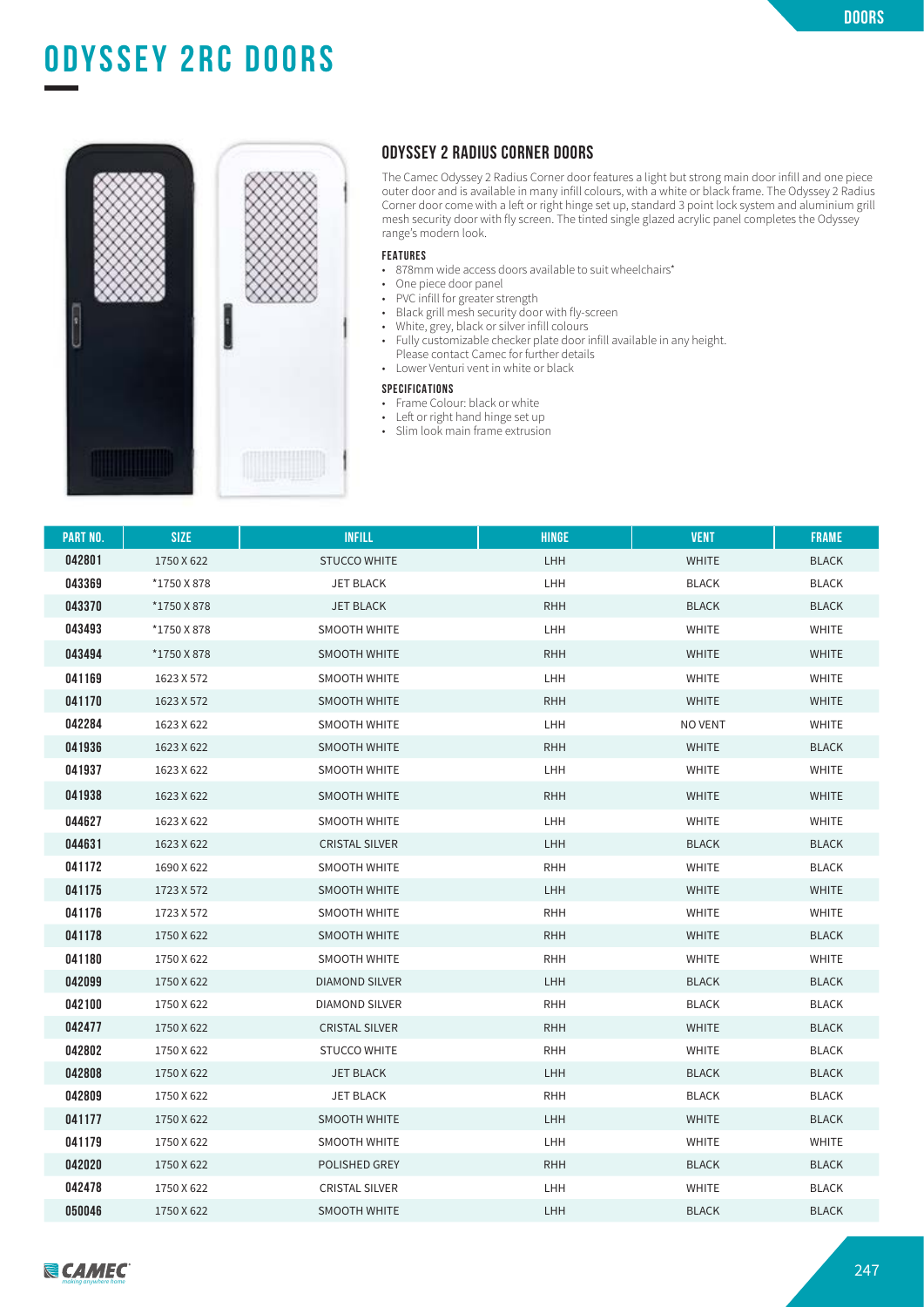| <b>PART NO.</b> | <b>SIZE</b> | <b>INFILL</b>                    | <b>HINGE</b> | <b>VENT</b>         | <b>FRAME</b> |
|-----------------|-------------|----------------------------------|--------------|---------------------|--------------|
| 044194          | 1750 X 622  | <b>ONYX WHITE</b>                | <b>LHH</b>   | <b>BLACK</b>        | <b>BLACK</b> |
| 042084          | 1750 X 622  | NEW AGE GREY                     | <b>RHH</b>   | <b>BLACK</b>        | <b>BLACK</b> |
| 042085          | 1750 X 622  | JURGEN STUCCO YELLOW TONE        | <b>RHH</b>   | <b>BLACK</b>        | <b>WHITE</b> |
| 042086          | 1750 X 622  | <b>JURGEN STUCCO YELLOW TONE</b> | <b>LHH</b>   | <b>BLACK</b>        | <b>WHITE</b> |
| 050539          | 1750 X 622  | <b>ONYX WHITE</b>                | <b>RHH</b>   | <b>BLACK</b>        | <b>BLACK</b> |
| 050077          | 1750 X 878  | <b>JET BLACK</b>                 | LHH          | <b>BLACK</b>        | <b>BLACK</b> |
| 050078          | 1750 X 878  | <b>JET BLACK</b>                 | <b>RHH</b>   | <b>BLACK</b>        | <b>BLACK</b> |
| 041181          | 1822 X 622  | <b>SMOOTH WHITE</b>              | LHH          | <b>WHITE</b>        | <b>BLACK</b> |
| 042914          | 1822 X 622  | <b>CRISTAL SILVER</b>            | <b>RHH</b>   | <b>BLACK</b>        | <b>BLACK</b> |
| 042915          | 1822 X 622  | <b>CRISTAL SILVER</b>            | LHH          | <b>BLACK</b>        | <b>BLACK</b> |
| 043095          | 1822 X 622  | <b>JET BLACK</b>                 | <b>LHH</b>   | <b>BLACK</b>        | <b>BLACK</b> |
| 043096          | 1822 X 622  | <b>JET BLACK</b>                 | <b>RHH</b>   | <b>BLACK</b>        | <b>BLACK</b> |
| 041182          | 1822 X 622  | <b>SMOOTH WHITE</b>              | <b>RHH</b>   | <b>WHITE</b>        | <b>BLACK</b> |
| 041183          | 1822 X 622  | <b>SMOOTH WHITE</b>              | LHH          | <b>WHITE</b>        | <b>WHITE</b> |
| 041184          | 1822 X 622  | <b>SMOOTH WHITE</b>              | <b>RHH</b>   | <b>WHITE</b>        | <b>WHITE</b> |
| 051275          | 1822 X 622  | <b>SMOOTH WHITE</b>              | <b>RHH</b>   | <b>WHITE</b>        | <b>WHITE</b> |
| 041185          | 1908 X 622  | <b>SMOOTH WHITE</b>              | LHH          | <b>WHITE</b>        | <b>BLACK</b> |
| 051276          | 1908 X 622  | SMOOTH WHITE S/S MESH            | <b>LHH</b>   | <b>SMOOTH WHITE</b> | <b>BLACK</b> |
| 041186          | 1908 X 622  | <b>SMOOTH WHITE</b>              | <b>RHH</b>   | <b>SMOOTH WHITE</b> | <b>BLACK</b> |
| 041187          | 1908 X 622  | <b>SMOOTH WHITE</b>              | LHH          | <b>SMOOTH WHITE</b> | <b>WHITE</b> |

### **ODYSSEY 4RC DOORS**





The Camec Odyssey 4 Radius Corner door features a light but strong main door infill and one piece outer door. Available in assorted coloured infill with a white or black frame, the Odyssey 4 Radius Corner door come with a left or right hinge set up, standard 3 point lock system and aluminium grill mesh security door with fly screen. The tinted single glazed acrylic panel completes the Odyssey range's modern look.

#### **FEATURES**

- One piece door panel
- PVC infill for greater strength
- Black grill mesh security door with fly screen
- Fully customizable checker plate door infill available in any height. Please contact Camec for further details
- Lower Venturi vent in white or black

#### **SPECIFICATIONS**

- Frame Colour: black or white
- Left or right hand hinge set up
- Slim look main frame extrusion

| <b>PART</b><br>NO. | <b>SIZE</b> | <b>INFILL</b>                   | <b>HINGE</b> | <b>VENT</b>  | <b>FRAME</b> |
|--------------------|-------------|---------------------------------|--------------|--------------|--------------|
| 041197             | 1723 X 572  | <b>SMOOTH WHITE</b>             | LHH          | <b>WHITE</b> | <b>WHITE</b> |
| 041201             | 1750 X 622  | <b>SMOOTH WHITE</b>             | LHH          | <b>WHITE</b> | <b>WHITE</b> |
| 041202             | 1750 X 622  | <b>SMOOTH WHITE</b>             | <b>RHH</b>   | <b>WHITE</b> | <b>WHITE</b> |
| 041195             | 1723 X 622  | <b>SMOOTH WHITE</b>             | LHH          | <b>WHITE</b> | <b>BLACK</b> |
| 041203             | 1822 X 622  | <b>SMOOTH WHITE</b>             | LHH          | <b>WHITE</b> | <b>BLACK</b> |
| 041205             | 1822 X 622  | <b>SMOOTH WHITE</b>             | LHH          | <b>WHITE</b> | <b>WHITE</b> |
| 041206             | 1822 X 622  | <b>SMOOTH WHITE</b>             | <b>RHH</b>   | <b>WHITE</b> | <b>WHITE</b> |
| 041207             | 1908 X 622  | <b>SMOOTH WHITE</b>             | LHH          | <b>WHITE</b> | <b>BLACK</b> |
| 051277             | 1908 X 622  | <b>SMOOTH WHITE</b><br>S/S MESH | LHH          | <b>WHITE</b> | <b>WHITE</b> |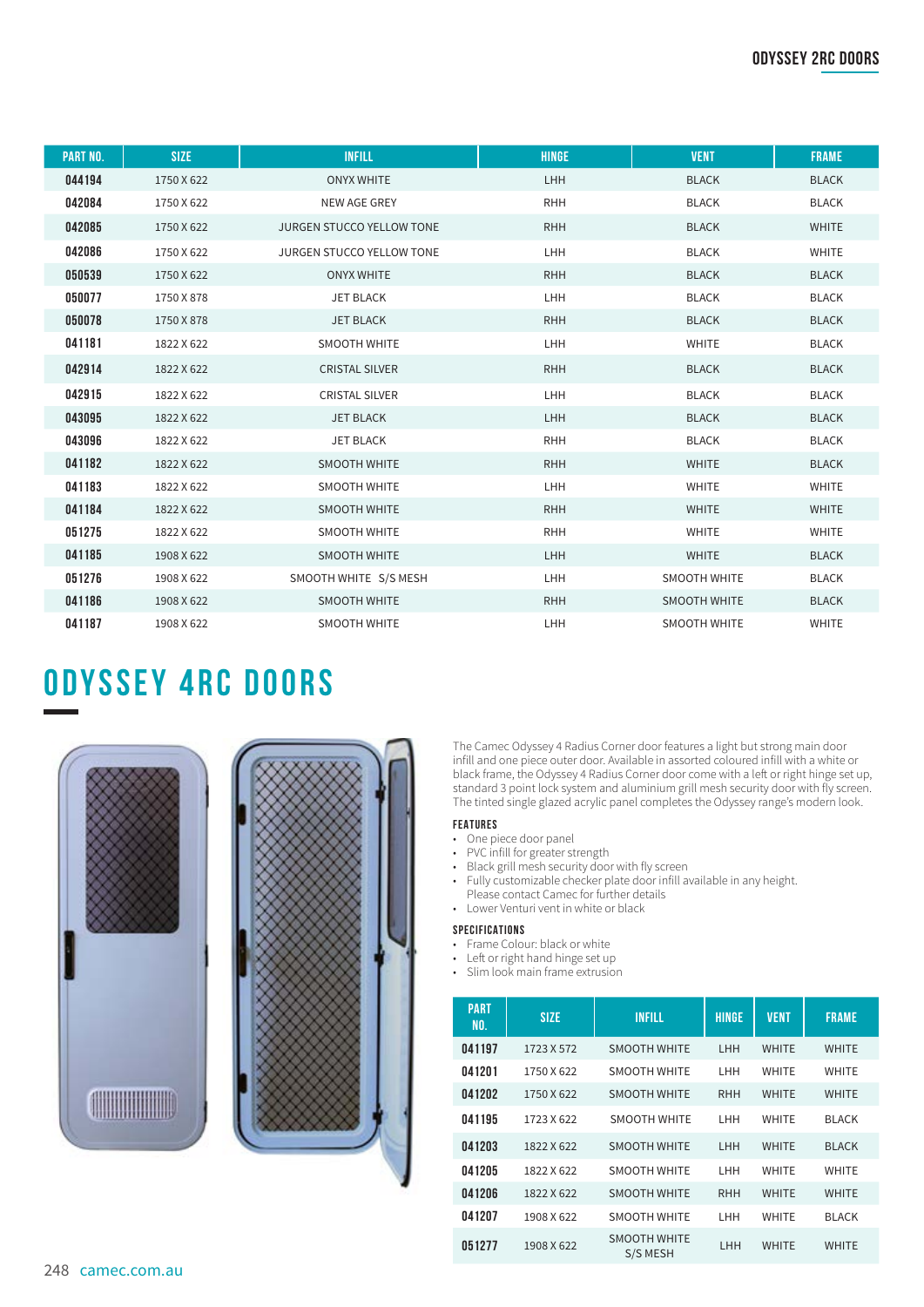

# **odyssey 2rc doors ODYSSEY PREMIUM 2RC DOORS**



#### **ODYSSEY PREMIUM 2RC DOORS**

Odyssey Premium 2 and 4 Radius Corner doors offer an extensive list of features. You can choose

from white, grey, black or silver in the 2RC, or white or silver in the 4RC. Featuring a double glazed tinted acrylic window panel, the Odyssey Premium door combine the ultimate security of Camec's 3 point locking system combined with our patented RVSafe stainless steel security door.

Simply the safest and most stylish door on the market.

#### **FEATURES**

- RVSafe security door
- One piece door panel
- PVC infill for greater strength • Range of infill colours
- 

#### **SPECIFICATIONS**

- Frame Colour: black or white
- Left or right hand hinge set up • Slim look main frame extrusion

All Odyssey Premium Doors can be purchased with keyless entry and or blinds (Odyssey Door Blind or Premium Door Blind). Some listed are already packaged, but call to enquire about packaging to suit your desired configuration.

| PART NO. | <b>SIZE</b> | <b>INFILL</b>           | HINGE      | <b>VENT</b>  | <b>FRAME</b> |
|----------|-------------|-------------------------|------------|--------------|--------------|
| 044774   | 1425 X 572  | <b>SMOOTH WHITE</b>     | <b>RHH</b> | NO           | <b>WHITE</b> |
| 041212   | 1540 X 572  | <b>SMOOTH WHITE</b>     | <b>RHH</b> | <b>WHITE</b> | <b>WHITE</b> |
| 043854   | 1540 X 572  | <b>JET BLACK</b>        | <b>RHH</b> | <b>BLACK</b> | <b>BLACK</b> |
| 041213   | 1623 X 572  | SMOOTH WHITE            | LHH        | <b>WHITE</b> | WHITE        |
| 041214   | 1623 X 572  | SMOOTH WHITE            | <b>RHH</b> | <b>WHITE</b> | <b>WHITE</b> |
| 042105   | 1623 X 622  | POLISHED GREY           | <b>RHH</b> | BLACK        | <b>BLACK</b> |
| 042107   | 1623 X 622  | <b>SMOOTH WHITE</b>     | <b>RHH</b> | <b>WHITE</b> | <b>BLACK</b> |
| 041215   | 1690 X 622  | <b>SMOOTH WHITE</b>     | LHH        | <b>WHITE</b> | WHITE        |
| 041216   | 1690 X 622  | <b>SMOOTH WHITE</b>     | <b>RHH</b> | <b>WHITE</b> | <b>WHITE</b> |
| 041994   | 1690 X 622  | SMOOTH CRISTAL SILVER   | LHH        | BLACK        | <b>BLACK</b> |
| 041995   | 1690 X 622  | SMOOTH CRISTAL SILVER   | <b>RHH</b> | <b>BLACK</b> | <b>BLACK</b> |
| 041218   | 1723 X 572  | <b>SMOOTH WHITE</b>     | RHH        | <b>WHITE</b> | <b>BLACK</b> |
| 041219   | 1723 X 572  | <b>SMOOTH WHITE</b>     | LHH        | <b>WHITE</b> | <b>WHITE</b> |
| 041220   | 1723 X 572  | <b>SMOOTH WHITE</b>     | RHH        | <b>WHITE</b> | WHITE        |
| 041221   | 1750 X 622  | <b>SMOOTH WHITE</b>     | LHH        | <b>WHITE</b> | <b>BLACK</b> |
| 041222   | 1750 X 622  | <b>SMOOTH WHITE</b>     | <b>RHH</b> | <b>WHITE</b> | <b>BLACK</b> |
| 041223   | 1750 X 622  | SMOOTH WHITE            | LHH        | <b>WHITE</b> | <b>WHITE</b> |
| 041224   | 1750 X 622  | <b>SMOOTH WHITE</b>     | RHH        | <b>WHITE</b> | WHITE        |
| 041998   | 1750 X 622  | SMOOTH CRISTAL SILVER   | LHH        | <b>BLACK</b> | <b>BLACK</b> |
| 041999   | 1750 X 622  | SMOOTH CRISTAL SILVER   | RHH        | BLACK        | <b>BLACK</b> |
| 042101   | 1750 X 622  | <b>DIAMOND SILVER</b>   | LHH        | <b>BLACK</b> | <b>BLACK</b> |
| 042102   | 1750 X 622  | DIAMOND SILVER          | <b>RHH</b> | <b>BLACK</b> | <b>BLACK</b> |
| 042109   | 1750 X 622  | POLISHED GREY           | <b>RHH</b> | <b>BLACK</b> | <b>BLACK</b> |
| 042110   | 1750 X 622  | POLISHED GREY           | LHH        | BLACK        | <b>BLACK</b> |
| 042810   | 1750 X 622  | <b>JET BLACK</b>        | LHH        | <b>BLACK</b> | <b>BLACK</b> |
| 042811   | 1750 X 622  | <b>JET BLACK</b>        | RHH        | BLACK        | <b>BLACK</b> |
| 044808   | 1750 X 622  | JET BLACK KEYLESS ENTRY | LHH        | <b>BLACK</b> | <b>BLACK</b> |
| 043598   | 1750 X 622  | <b>ONYX WHITE</b>       | LHH        | BLACK        | <b>BLACK</b> |
| 041225   | 1822 X 622  | <b>SMOOTH WHITE</b>     | LHH        | <b>WHITE</b> | <b>BLACK</b> |
| 041226   | 1822 X 622  | SMOOTH WHITE            | <b>RHH</b> | WHITE        | <b>BLACK</b> |
| 041227   | 1822 X 622  | <b>SMOOTH WHITE</b>     | LHH        | <b>WHITE</b> | <b>WHITE</b> |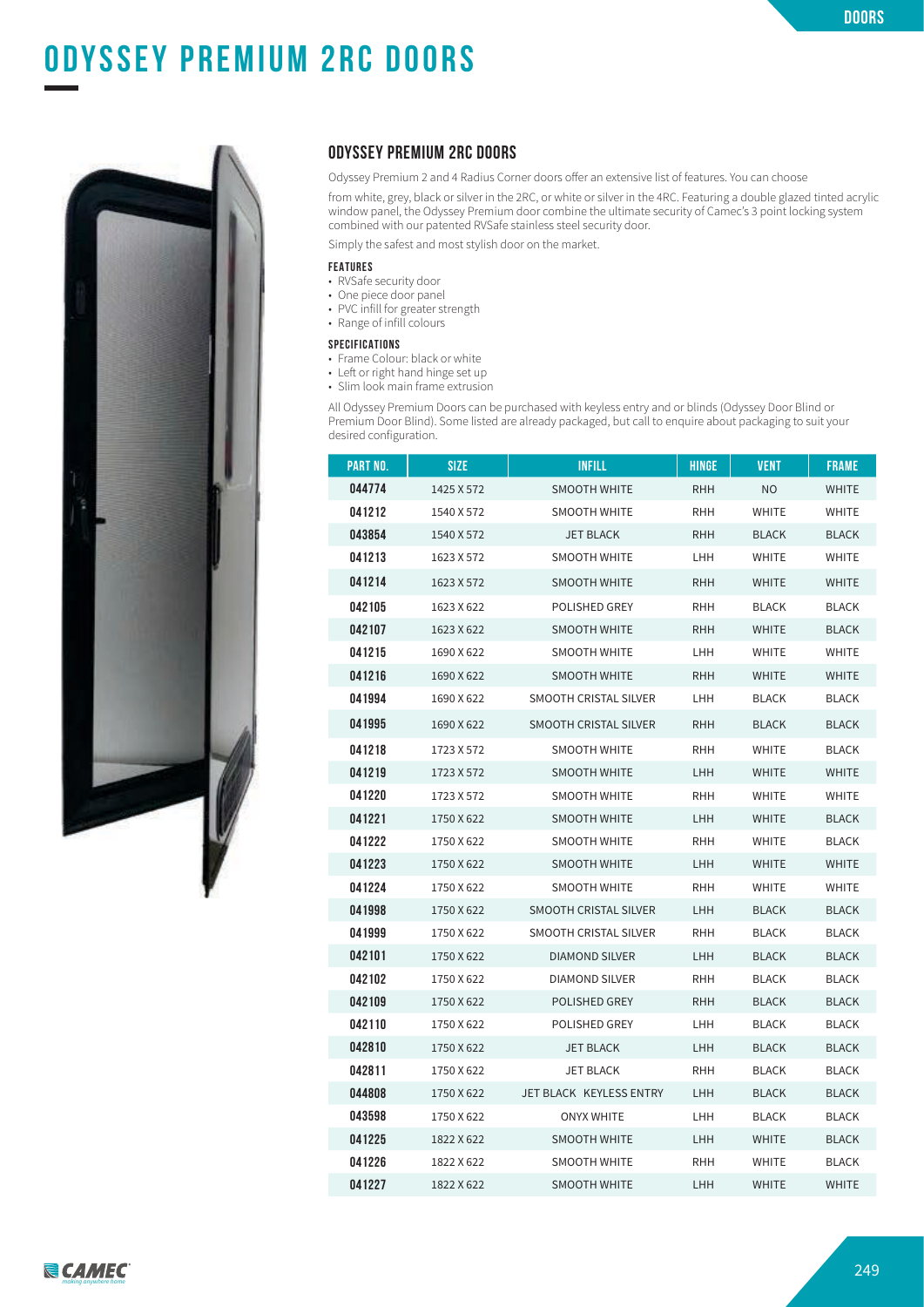### **odyssey premium 2rc doors**

| PART NO. | <b>SIZE</b> | <b>INFILL</b>         | <b>HINGE</b> | <b>VENT</b>   | <b>FRAME</b> |
|----------|-------------|-----------------------|--------------|---------------|--------------|
| 041228   | 1822 X 622  | SMOOTH WHITE          | <b>RHH</b>   | <b>WHITE</b>  | <b>WHITE</b> |
| 041802   | 1822 X 622  | SMOOTH CRISTAL SILVER | <b>RHH</b>   | <b>BLACK</b>  | <b>BLACK</b> |
| 041803   | 1822 X 622  | SMOOTH CRISTAL SILVER | LHH          | <b>BLACK</b>  | <b>BLACK</b> |
| 043351   | 1822 X 622  | <b>JET BLACK</b>      | <b>RHH</b>   | <b>BLACK</b>  | <b>BLACK</b> |
| 043352   | 1822 X 522  | <b>JET BLACK</b>      | <b>LHH</b>   | <b>BLACK</b>  | <b>BLACK</b> |
| 043354   | 1822 X 622  | <b>STUCCO WHITE</b>   | LHH          | <b>BLACK</b>  | <b>BLACK</b> |
| 041229   | 1908 X 622  | <b>SMOOTH WHITE</b>   | LHH          | <b>WHITE</b>  | <b>BLACK</b> |
| 041230   | 1908 X 622  | <b>SMOOTH WHITE</b>   | <b>RHH</b>   | WHITE         | <b>BLACK</b> |
| 041231   | 1908 X 622  | <b>SMOOTH WHITE</b>   | LHH          | <b>WHITE</b>  | <b>WHITE</b> |
| 041232   | 1908 X 622  | <b>SMOOTH WHITE</b>   | <b>RHH</b>   | WHITE         | <b>WHITE</b> |
| 042002   | 1908 X 622  | <b>CRISTAL SILVER</b> | <b>LHH</b>   | <b>BLACK</b>  | <b>BLACK</b> |
| 042003   | 1908 X 622  | SMOOTH CRISTAL SILVER | <b>RHH</b>   | <b>BLACK</b>  | <b>BLACK</b> |
| 043299   | 1908 X 622  | SMOOTH WHITE          | <b>RHH</b>   | <b>NOVENT</b> | <b>BLACK</b> |
| 043996   | 1908 X 622  | <b>JET BLACK</b>      | LHH          | <b>BLACK</b>  | <b>BLACK</b> |
| 042043   | 1623 X 572  | <b>SMOOTH WHITE</b>   | LHH          | <b>WHITE</b>  | <b>WHITE</b> |
| 042044   | 1623 X 572  | <b>SMOOTH WHITE</b>   | <b>RHH</b>   | <b>WHITE</b>  | <b>WHITE</b> |
| 042041   | 1723 X 572  | <b>SMOOTH WHITE</b>   | LHH          | <b>WHITE</b>  | <b>WHITE</b> |
| 042042   | 1723 X 572  | <b>SMOOTH WHITE</b>   | <b>RHH</b>   | <b>WHITE</b>  | <b>WHITE</b> |
| 050106   | 1908 X 622  | SMOOTH WHITE          | LHH          | <b>NIL</b>    | <b>WHITE</b> |
| 051376   | 1822 X 622  | <b>SMOOTH WHITE</b>   | <b>LHH</b>   | <b>NIL</b>    | <b>BLACK</b> |
| 051377   | 1822 X 622  | <b>SMOOTH WHITE</b>   | <b>RHH</b>   | <b>NIL</b>    | <b>BLACK</b> |
| 051445   | 1822 X 622  | <b>JET BLACK</b>      | <b>LHH</b>   | <b>NIL</b>    | <b>BLACK</b> |
| 051446   | 1822 X 622  | <b>JET BLACK</b>      | <b>RHH</b>   | <b>NIL</b>    | <b>BLACK</b> |
| 050366   | 1908 X 622  | <b>JET BLACK</b>      | <b>RHH</b>   | <b>BLACK</b>  | <b>BLACK</b> |
| 050413   | 1425 X 572  | <b>SMOOTH WHITE</b>   | <b>RHH</b>   | <b>WHITE</b>  | <b>WHITE</b> |
| 043284   | 1750 X 622  | SMOOTH CRISTAL SILVER | <b>RHH</b>   | <b>BLACK</b>  | <b>BLACK</b> |
| 041233   | 1540 X 572  | SMOOTH WHITE          | LHH          | <b>WHITE</b>  | <b>WHITE</b> |
| 041234   | 1540 X 572  | <b>SMOOTH WHITE</b>   | <b>RHH</b>   | WHITE         | WHITE        |
| 041241   | 1723 X 572  | <b>SMOOTH WHITE</b>   | LHH          | <b>WHITE</b>  | <b>WHITE</b> |
| 041245   | 1750 X 622  | <b>SMOOTH WHITE</b>   | LHH          | WHITE         | WHITE        |
| 041246   | 1750 X 622  | <b>SMOOTH WHITE</b>   | <b>RHH</b>   | <b>WHITE</b>  | <b>WHITE</b> |
| 041249   | 1822 X 622  | <b>SMOOTH WHITE</b>   | LHH          | <b>WHITE</b>  | <b>WHITE</b> |
| 041250   | 1822 X 622  | <b>SMOOTH WHITE</b>   | <b>RHH</b>   | <b>WHITE</b>  | WHITE        |
| 041254   | 1908 X 622  | <b>SMOOTH WHITE</b>   | <b>RHH</b>   | WHITE         | <b>WHITE</b> |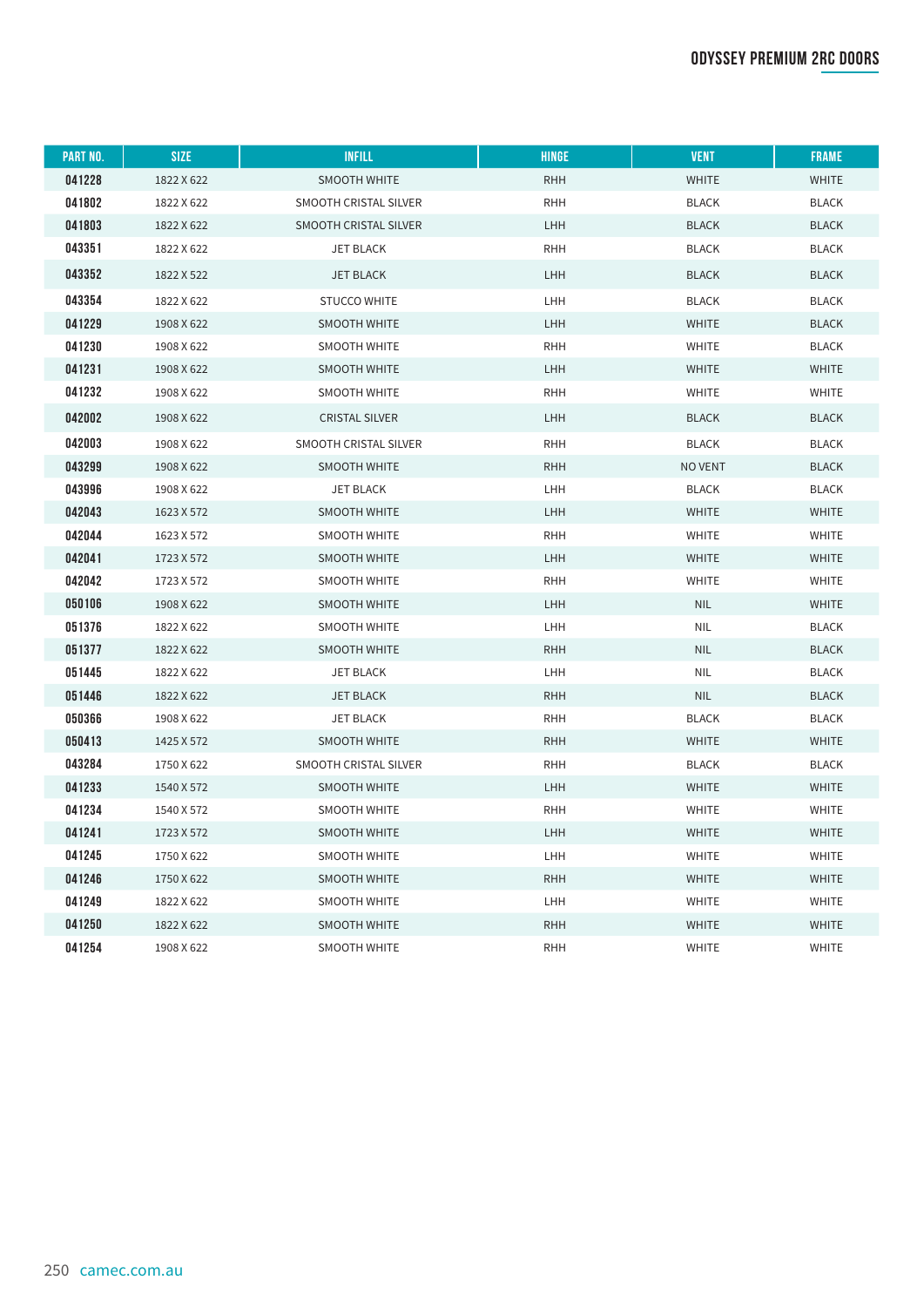# **odyssey premium 2rc doors ODYSSEY PREMIUM 4RC DOORS**



### **ODYSSEY PREMIUM 4RC DOORS**

| <b>PART NO.</b> | <b>SIZE</b> | <b>INFILL</b>        | <b>HINGE</b> | <b>VENT</b>  | <b>FRAME</b> |
|-----------------|-------------|----------------------|--------------|--------------|--------------|
| 41233           | 1540 X 572  | <b>SMOOTH WHITE</b>  | <b>LHH</b>   | <b>WHITE</b> | <b>WHITE</b> |
| 41234           | 1540 X 572  | <b>SMOOTH WHITE</b>  | <b>RHH</b>   | <b>WHITE</b> | <b>WHITE</b> |
| 41241           | 1723 X 572  | <b>SMOOTH WHITE</b>  | <b>LHH</b>   | <b>WHITE</b> | <b>WHITE</b> |
| 41245           | 1750 X 622  | <b>SMOOTH WHITE</b>  | LHH          | <b>WHITE</b> | <b>WHITE</b> |
| 41246           | 1750 X 622  | <b>SMOOTH WHITE</b>  | <b>RHH</b>   | <b>WHITE</b> | <b>WHITE</b> |
| 43284           | 1750 X 622  | <b>SMOOTH SILVER</b> | <b>RHH</b>   | <b>BLACK</b> | <b>BLACK</b> |
| 41250           | 1822 X 622  | <b>SMOOTH WHITE</b>  | <b>RHH</b>   | <b>WHITE</b> | <b>WHITE</b> |
| 41254           | 1908 X 622  | <b>SMOOTH WHITE</b>  | <b>RHH</b>   | <b>WHITE</b> | <b>WHITE</b> |
| 041249          | 1822 X 622  | <b>SMOOTH WHITE</b>  | LHH          | <b>WHITE</b> | <b>WHITE</b> |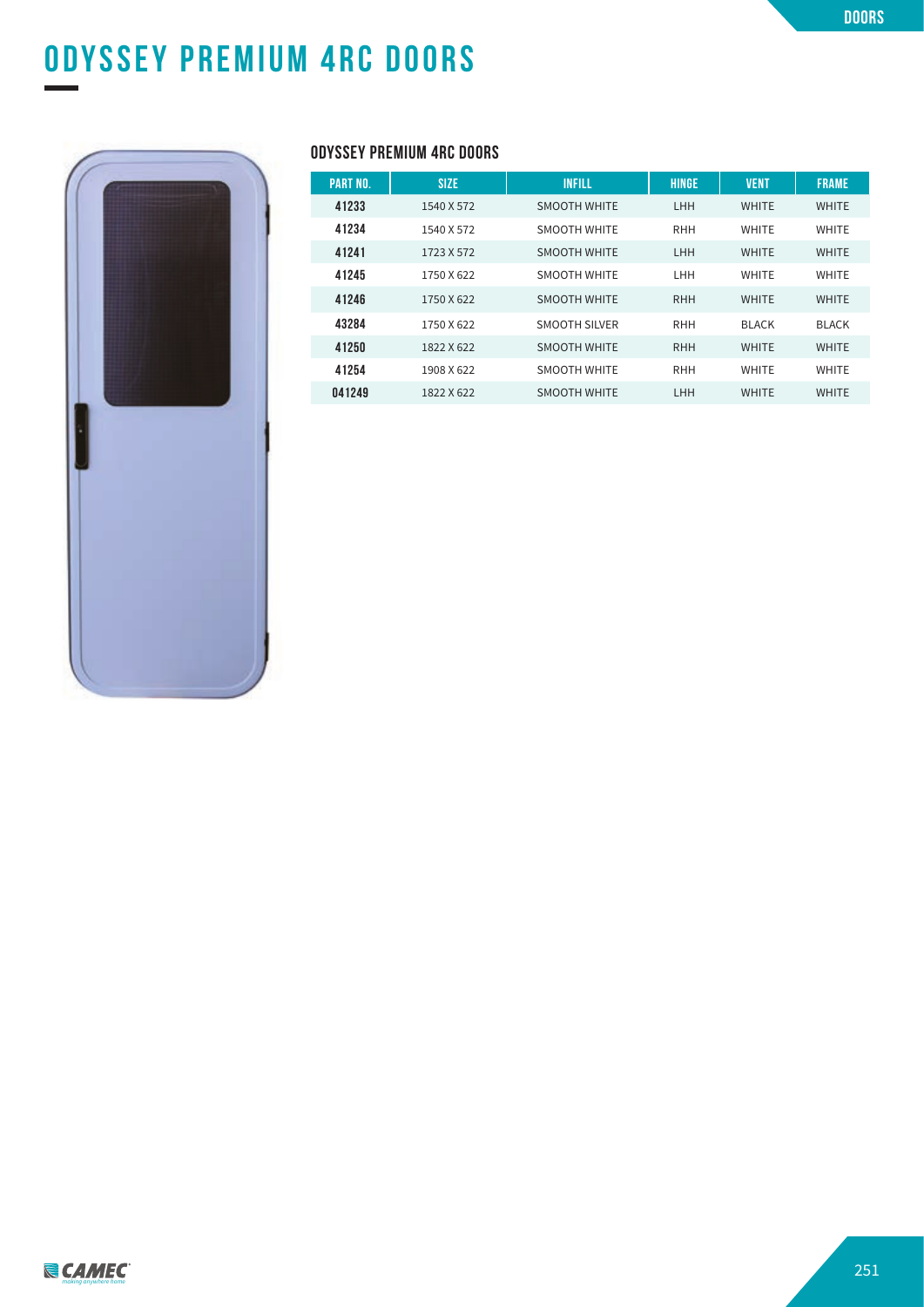# **CAMEC VISTA 2RC DOORs**





### **CAMEC VISTA 2RC DOORS**

#### **FEATURES**

- Modern and stylish door design
- Features stylish glazed acrylic panels
- Camec RVSafe security door as standard
- Camec 3 Point locking system as standard
- Full weather and dust seal
- Manufactured and assembled in Australia

| <b>PART NO.</b> | <b>SIZE</b> | <b>INFILL</b>       | <b>HINGE</b> | <b>VENT</b>  | <b>BLIND</b> | <b>KEYLESS</b> |
|-----------------|-------------|---------------------|--------------|--------------|--------------|----------------|
| 044157          | 1750 X 622  | <b>BLACK</b>        | <b>RHH</b>   | <b>BLACK</b> | <b>YES</b>   | <b>NO</b>      |
| 044159          | 1822 X 622  | <b>BLACK</b>        | <b>RHH</b>   | <b>BLACK</b> | <b>YES</b>   | <b>NO</b>      |
| 044160          | 1822 X 622  | <b>BLACK</b>        | <b>LHH</b>   | <b>BLACK</b> | <b>YES</b>   | <b>NO</b>      |
| 044661          | 1822 X 622  | <b>SMOOTH WHITE</b> | <b>RHH</b>   | <b>BLACK</b> | <b>YES</b>   | N <sub>O</sub> |
| 044679          | 1822 X 622  | <b>SMOOTH WHITE</b> | <b>LHH</b>   | <b>BLACK</b> | <b>YES</b>   | <b>YES</b>     |
| 044942          | 1822 X 622  | <b>SMOOTH WHITE</b> | <b>LHH</b>   | <b>NO</b>    | <b>NO</b>    | <b>NO</b>      |
| 044158          | 1750X 622   | <b>JET BLACK</b>    | <b>LHH</b>   | <b>BLACK</b> | <b>BLACK</b> | <b>NO</b>      |
| 044160          | 1822 X 622  | <b>JET BLACK</b>    | <b>LHH</b>   | <b>BLACK</b> | <b>BLACK</b> | <b>NO</b>      |
| 044447          | 1750 X 622  | <b>JET BLACK</b>    | <b>RHH</b>   | <b>BLACK</b> | <b>BLACK</b> | <b>YES</b>     |
| 044449          | 1822 X 622  | <b>JET BLACK</b>    | <b>RHH</b>   | <b>BLACK</b> | <b>BLACK</b> | <b>YES</b>     |
| 044452          | 1908 X 622  | <b>JET BLACK</b>    | <b>LHH</b>   | <b>BLACK</b> | <b>BLACK</b> | <b>YES</b>     |
| 044942          | 1822 X 622  | <b>SMOOTH WHITE</b> | <b>LHH</b>   | <b>NO</b>    | <b>WHITE</b> | NO.            |
| 044660          | 1750 X 622  | <b>SMOOTH WHITE</b> | <b>LHH</b>   | <b>BLACK</b> | <b>WHITE</b> | <b>NO</b>      |
| 044661          | 1822 X 622  | <b>SMOOTH WHITE</b> | <b>RHH</b>   | <b>BLACK</b> | <b>WHITE</b> | <b>NO</b>      |
| 044679          | 1822 X 622  | <b>SMOOTH WHITE</b> | <b>LHH</b>   | <b>BLACK</b> | <b>WHITE</b> | <b>YES</b>     |
| 044166          | 1750X 622   | <b>JET BLACK</b>    | <b>LHH</b>   | <b>BLACK</b> | <b>BLACK</b> | <b>NO</b>      |
| 050296          | 1750X 622   | <b>SMOOTH WHITE</b> | <b>RHH</b>   | <b>NO</b>    | <b>WHITE</b> | <b>NO</b>      |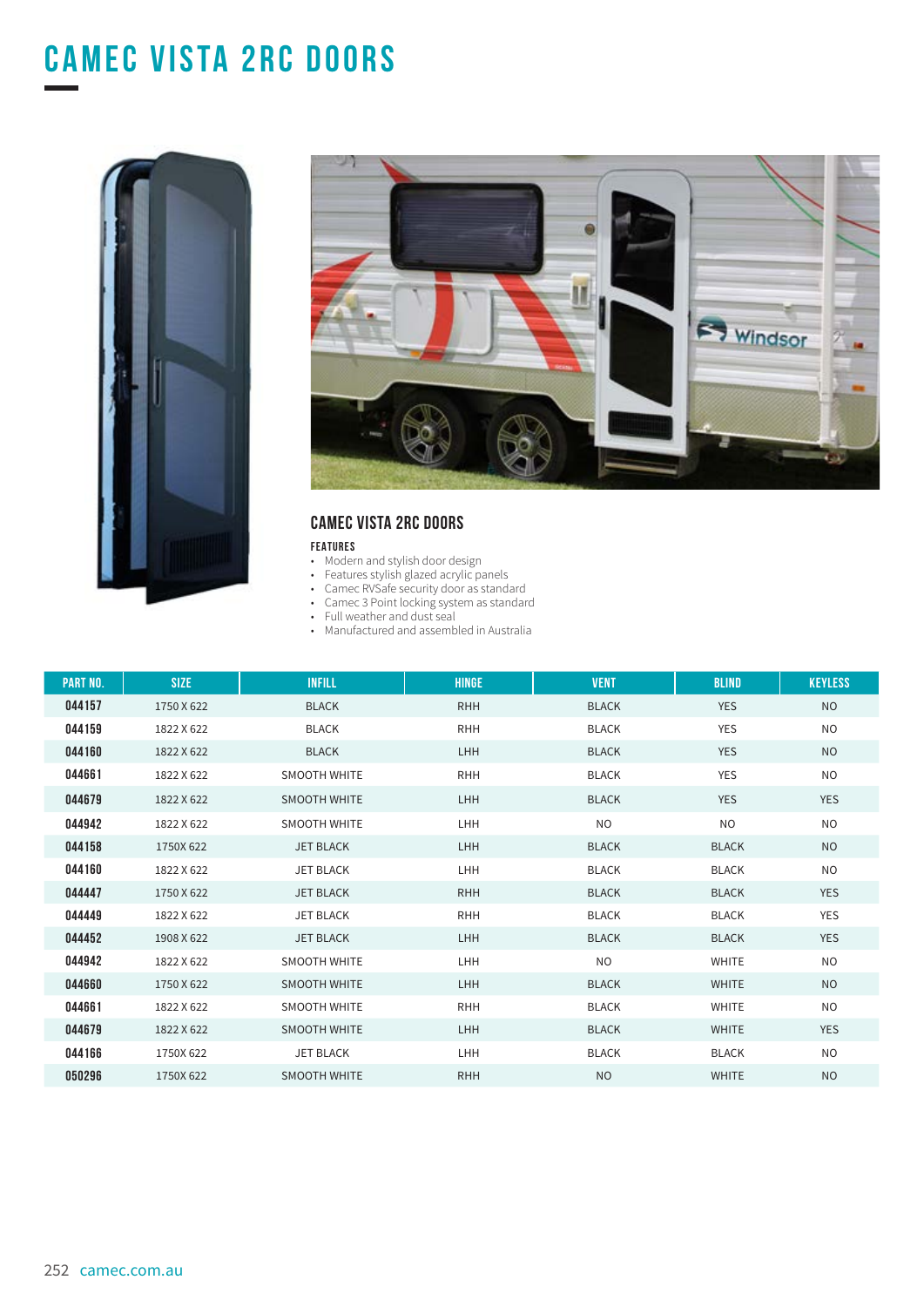# **CAMEC AERO 2 RADIUS CORNER DOORs**



### **ODYSSEY AERO DOOR**

#### **FEATURES**

- RVSafe security door
- Stylish one piece door panel design with integrated flat tinted acrylic giving a sleek aerodynamic feel
- PVC infil for greater strength
- Range of colours available
- Door blind option available
- Camec can further customize sizes, shapes and configurations. Please enquire about other possibilities

#### **SPECIFICATIONS**

- Frame colours: Black or white
- Left or right hand hinge setup
- Slim look main frame extrusion
- \* Off road seal option
- \*\* Keyless entry option
- ODY = Odyssey Blind, PREM = Premium Blind



#### **CAMEC ODYSSEY AERO 2 RADIOUS CORNER DOORS**

| <b>PART NO.</b> | <b>SIZE</b> | <b>INFILL</b>         | <b>FRAME</b>                   | <b>VENT</b>  | <b>HINGE</b> | <b>BLIND</b>   |
|-----------------|-------------|-----------------------|--------------------------------|--------------|--------------|----------------|
| 050099          | 1425 X 572  | <b>BLACK</b>          | <b>BLACK</b>                   | <b>BLACK</b> | <b>RHH</b>   | <b>NO</b>      |
| 044834          | 1750 X 622  | <b>BLACK</b>          | <b>BLACK</b>                   | <b>BLACK</b> | LHH          | N <sub>O</sub> |
| 044835          | 1750 X 622  | <b>BLACK</b>          | <b>BLACK</b>                   | <b>BLACK</b> | <b>RHH</b>   | N <sub>O</sub> |
| 044876          | 1750 X 622  | SMOOTH WHITE          | <b>BLACK</b>                   | <b>BLACK</b> | LHH          | NO             |
| 044877          | 1750 X 622  | <b>SMOOTH WHITE</b>   | <b>BLACK</b>                   | <b>BLACK</b> | <b>RHH</b>   | <b>NO</b>      |
| 044838          | 1750 X 622  | <b>CRISTAL SILVER</b> | <b>BLACK</b>                   | <b>BLACK</b> | LHH          | NO             |
| 044839          | 1750 X 622  | <b>CRISTAL SILVER</b> | <b>BLACK</b>                   | <b>BLACK</b> | <b>RHH</b>   | <b>NO</b>      |
| 044840          | 1822 X 622  | <b>BLACK</b>          | <b>BLACK</b>                   | <b>BLACK</b> | LHH          | N <sub>O</sub> |
| 044841          | 1822 X 622  | <b>BLACK</b>          | <b>BLACK</b>                   | <b>BLACK</b> | <b>RHH</b>   | N <sub>O</sub> |
| 044846          | 1908 X 622  | <b>BLACK</b>          | <b>BLACK</b>                   | <b>BLACK</b> | LHH          | NO             |
| 044847          | 1908 X 622  | <b>BLACK</b>          | <b>BLACK</b>                   | <b>BLACK</b> | <b>RHH</b>   | <b>NO</b>      |
| 050063          | 1908 X 622  | <b>SMOOTH WHITE</b>   | <b>BLACK</b>                   | <b>BLACK</b> | LHH          | NO.            |
| 050064          | 1908 X 622  | <b>SMOOTH WHITE</b>   | <b>BLACK</b>                   | <b>BLACK</b> | <b>RHH</b>   | N <sub>O</sub> |
| 044795          | 1623 X 622  | <b>BLACK</b>          | BLACK* OFF ROAD<br>SEAL        | <b>BLACK</b> | LHH          | ODY            |
| 044796          | 1623 X 622  | <b>BLACK</b>          | BLACK* OFF ROAD<br><b>SEAL</b> | <b>BLACK</b> | <b>RHH</b>   | ODY            |
| 044828          | 1750 X 622  | <b>CRISTAL SILVER</b> | BLACK* OFF ROAD<br>SEAL        | <b>BLACK</b> | <b>RHH</b>   | ODY            |
| 044852          | 1750 X 622  | <b>BLACK</b>          | <b>BLACK</b>                   | <b>BLACK</b> | LHH          | ODY            |
| 044853          | 1750 X 622  | <b>BLACK</b>          | <b>BLACK</b>                   | <b>BLACK</b> | <b>RHH</b>   | ODY            |
| 044854          | 1750 X 622  | <b>SMOOTH WHITE</b>   | <b>WHITE</b>                   | <b>WHITE</b> | LHH          | ODY            |
| 044855          | 1750 X 622  | SMOOTH WHITE          | WHITE                          | WHITE        | RHH          | ODY            |
| 044884          | 1750 X 622  | SMOOTH WHITE          | <b>BLACK</b>                   | <b>BLACK</b> | LHH          | ODY            |
| 044885          | 1750 X 622  | SMOOTH WHITE          | BLACK                          | <b>BLACK</b> | <b>RHH</b>   | ODY            |
| 044856          | 1750 X 622  | <b>CRISTAL SILVER</b> | <b>BLACK</b>                   | <b>BLACK</b> | LHH          | ODY            |
| 044857          | 1750 X 622  | CRISTAL SILVER        | BLACK                          | BLACK        | RHH          | ODY            |
| 044858          | 1822 X 622  | <b>BLACK</b>          | <b>BLACK</b>                   | <b>BLACK</b> | LHH          | ODY            |
| 044859          | 1822 X 622  | <b>BLACK</b>          | <b>BLACK</b>                   | <b>BLACK</b> | <b>RHH</b>   | ODY            |
| 044860          | 1822 X 622  | <b>SMOOTH WHITE</b>   | <b>WHITE</b>                   | <b>WHITE</b> | LHH          | ODY            |
| 044864          | 1908 X 622  | <b>BLACK</b>          | BLACK                          | <b>BLACK</b> | LHH          | ODY            |
| 044865          | 1908 X 622  | <b>BLACK</b>          | <b>BLACK</b>                   | <b>BLACK</b> | <b>RHH</b>   | ODY            |
| 044866          | 1908 X 622  | <b>SMOOTH WHITE</b>   | <b>WHITE</b>                   | <b>WHITE</b> | LHH          | ODY            |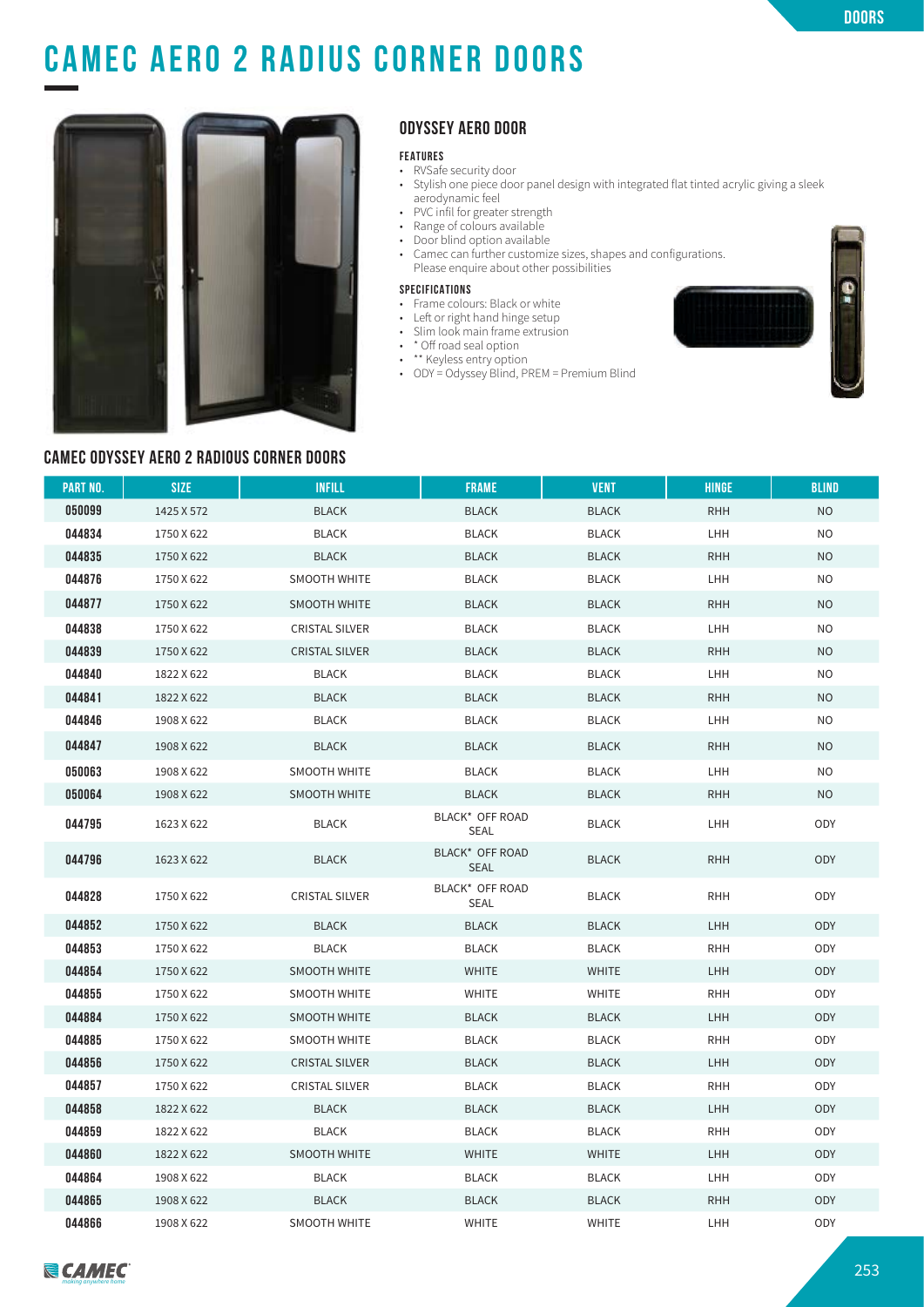### **CAMEC ODYSSEY AERO 2 RADIUS CORNER DOORs**

| <b>PART NO.</b> | <b>SIZE</b> | <b>INFILL</b>         | <b>FRAME</b> | <b>VENT</b>  | <b>HINGE</b> | <b>BLIND</b>                     |
|-----------------|-------------|-----------------------|--------------|--------------|--------------|----------------------------------|
| 044907          | 1908 X 622  | <b>BLACK</b>          | <b>BLACK</b> | <b>BLACK</b> | LHH          | <b>PREM</b>                      |
| 044908          | 1908 X 622  | <b>BLACK</b>          | <b>BLACK</b> | <b>BLACK</b> | <b>RHH</b>   | PREM                             |
| 050785          | 1750 X 622  | <b>BLACK</b>          | <b>BLACK</b> | <b>BLACK</b> | <b>LHH</b>   | <b>PREM</b>                      |
| 050787          | 1750 X 622  | <b>BLACK</b>          | <b>BLACK</b> | <b>BLACK</b> | <b>RHH</b>   | PREM                             |
| 050783          | 1750 X 622  | <b>CRISTAL SILVER</b> | <b>BLACK</b> | <b>BLACK</b> | <b>RHH</b>   | <b>PREM</b>                      |
| 051482          | 1908 X 622  | <b>BLACK</b>          | <b>BLACK</b> | <b>BLACK</b> | LHH          | <b>OUTER DOOR</b><br>ONLY        |
| 051483          | 1908 X 622  | <b>BLACK</b>          | <b>BLACK</b> | <b>BLACK</b> | <b>RHH</b>   | <b>OUTER DOOR</b><br><b>ONLY</b> |
| 050895          | 1750 X 622  | <b>BLACK</b>          | <b>BLACK</b> | <b>BLACK</b> | LHH          | <b>OUTER DOOR</b><br><b>ONLY</b> |
| 050896          | 1750 X 622  | <b>BLACK</b>          | <b>BLACK</b> | <b>BLACK</b> | <b>RHH</b>   | <b>OUTER DOOR</b><br><b>ONLY</b> |

# **CAMEC AERO 4 SQUARE CORNER DOOR**





| <b>PART</b><br>NO. | <b>SIZE</b> | <b>INFILL</b> | <b>FRAME</b> | <b>VENT</b>  | <b>HINGE</b> | <b>BLIND</b>   |
|--------------------|-------------|---------------|--------------|--------------|--------------|----------------|
| 050010             | 1750 X 622  | <b>BLACK</b>  | <b>BLACK</b> | <b>BLACK</b> | LHH          | <b>NO</b>      |
| 050011             | 1750 X 622  | <b>BLACK</b>  | <b>BLACK</b> | <b>BLACK</b> | <b>RHH</b>   | NO.            |
| 050012             | 1750 X 622  | <b>BLACK</b>  | <b>BLACK</b> | <b>BLACK</b> | <b>LHH</b>   | ODY            |
| 050013             | 1750 X 622  | <b>BLACK</b>  | <b>BLACK</b> | <b>BLACK</b> | <b>RHH</b>   | ODY            |
| 044882             | 1822 X 622  | <b>BLACK</b>  | <b>BLACK</b> | <b>BLACK</b> | LHH          | N <sub>O</sub> |
| 044883             | 1822 X 622  | <b>BLACK</b>  | <b>BLACK</b> | <b>BLACK</b> | <b>RHH</b>   | NO.            |
| 044890             | 1822 X 622  | <b>BLACK</b>  | <b>BLACK</b> | <b>BLACK</b> | <b>LHH</b>   | ODY            |
| 044891             | 1822 X 622  | <b>BLACK</b>  | <b>BLACK</b> | <b>BLACK</b> | <b>RHH</b>   | ODY            |

| <b>PART</b><br>NO. | <b>DESCRIPTION</b> | <b>HINGE</b> | <b>DETAILS</b>                   |
|--------------------|--------------------|--------------|----------------------------------|
| 051447             | 4SO AERO DR WH     | <b>LHH</b>   | 1723 X 572 SMW S/S MESH NO BLIND |
| 051449             | 4SO AERO DR WH     | LHH.         | 1822 X 622 SMW S/S MESH NO BLIND |
| 051448             | 4SO AERO DR WH     | <b>RHH</b>   | 1723 X 572 SMW S/S MESH NO BLIND |
| 051450             | 4SO AERO DR WH     | <b>RHH</b>   | 1822 X 622 SMW S/S MESH NO BLIND |

# **CAMEC AERO 4 radius corner DOOR**

| <b>PART</b><br>NO. | DESCRIPTION     | HINGE | <b>DETAILS</b>                    |
|--------------------|-----------------|-------|-----------------------------------|
| 050891             | AERO 4RC DR     | I HH  | 1850 X 672 SS MESH NO VENTS       |
| 050893             | AERO 4RC DR BLD | I HH  | 1850 X 672 SS MESH NO VENTS BLIND |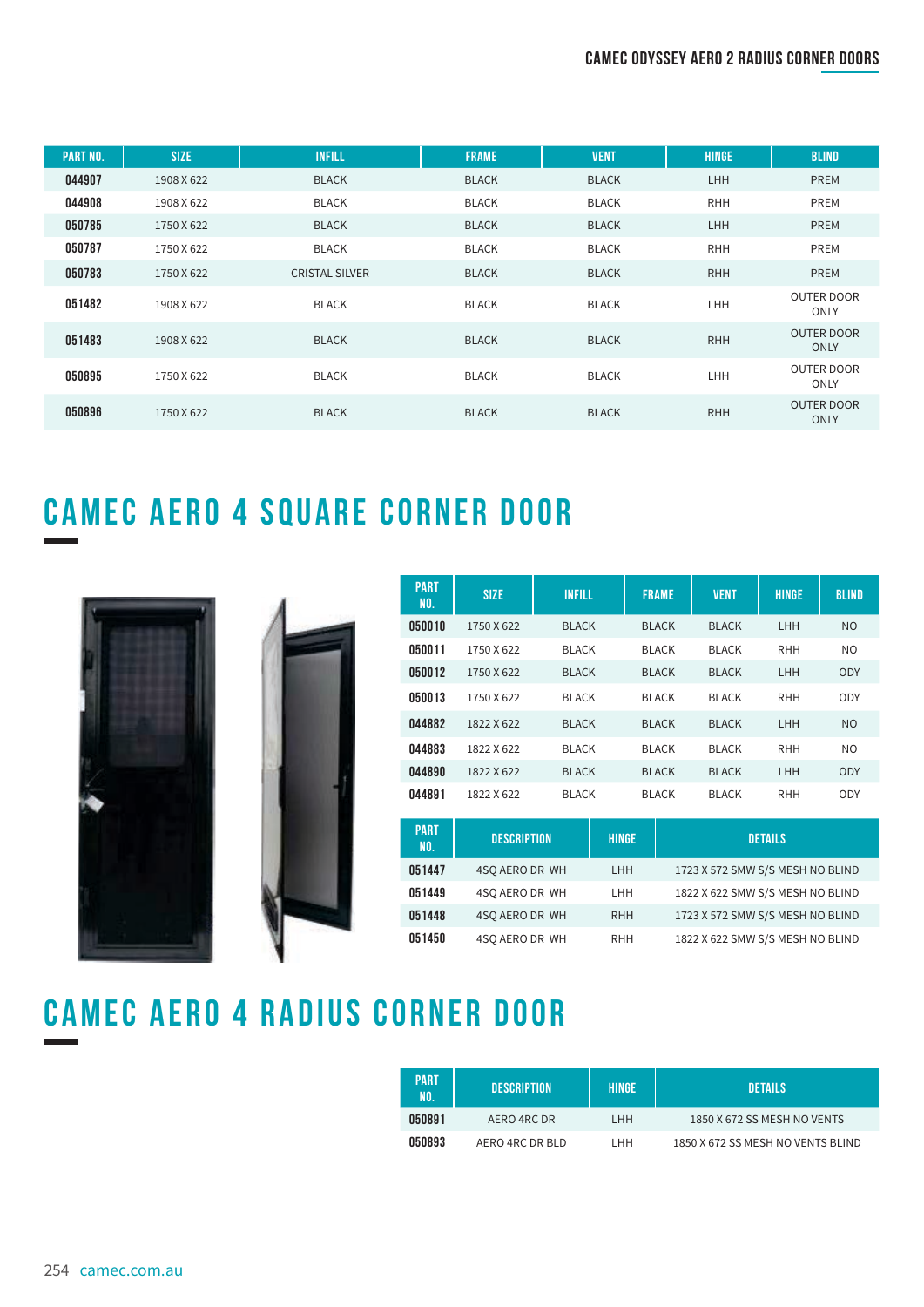# **CAMEC ODYSSEY AERO 2 RADIUS CORNER DOORs miscellaneous main doors**



#### **CAMEC MAIN DOORS**

**038961 CAMEC 2RC DOOR 1750X672 WH RHH 041061 CAMEC 2RC DOOR 1750X622 BL LHH - CRISTAL INFILL**

**027791 CAMEC MK1 DOOR 1822X672&SEC/MESH 027792 CAMEC MK1 DOOR 1822X672&SEC/MESH 043595 CAMEC MK1 DOOR 1822X672&SEC/MESH 051165 CAMEC MK1 DOOR 1822X622 NO VENT 051288 CAMEC MK1 DOOR 1822X672&SS/MESH 051289 CAMEC MK1 DOOR 1822X672&SS/MESH**

**013038 CAMEC MK2 DOOR 1908X762 WH RHH 013039 CAMEC MK2 DOOR 1908X762 WH LHH 043953 CAMEC MK2 DOOR 1623X572 OUTER DOOR ONLY 043593 CAMEC MK2 DOOR 1822X672 ADOOR LHH 050920 CAMEC MK2 DOOR 1750X622 BSMW LHH 050921 CAMEC MK2 DOOR 1750X622 BSMW RHH**

**042867 CAMEC MK6 DOOR 1750X622 BL LHH 042868 CAMEC MK6 DOOR 1750X622 BL RHH**

**015099 RAPID DOOR (FRONT) 1210X2054MM 015102 RAPID DOOR (REAR) 1210X2054MM**

**043389 GLIDER DOOR SMOOTH CRI SILVER 043393 GLIDER DOOR SMOOTH WHITE 044066 GLIDER DOOR STUCCO CRI SILVER 044068 GLIDER DOOR STUCCO WHITE 050262 GLIDER DOOR STUCCO WHITE NEW AGE**

**035451 CARAVAN SERVICE DOOR 700 X 305**





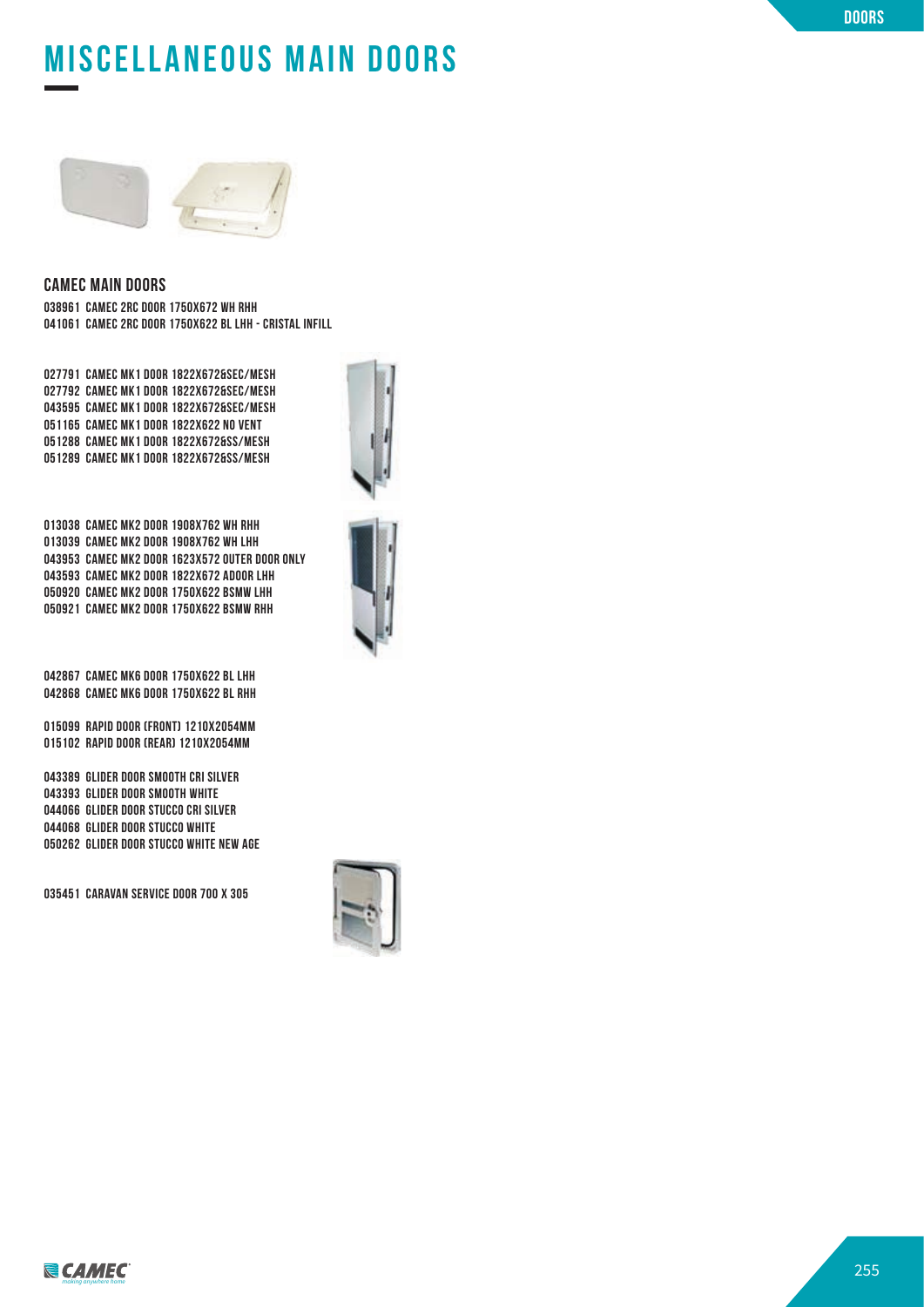# **CAMEC DOOR BLINDs**







### **CAMEC PREMIUM DOOR BLIND**

To suit Camec Premium and Vista doors.

#### **FEATURES**

- Engineered in Australia
- Fully integrated blind solution
- For any Camec premium security door
- Colour: Black
- Easy to fit
- Suitable for left or right handed doors
- Suitable for DIY installation
- Micro chain drive
- Full length blind

| <b>PART NO.</b> | TO SUIT DOOR                                     | <b>HINGE</b> |
|-----------------|--------------------------------------------------|--------------|
| 044390          | OSYSSEY PREMIUM DOOR 572W 1750H & UNDER          | <b>LHH</b>   |
| 044391          | ODYSSEY PREMIUM DOOR 572W 1750H & UNDER          | <b>RHH</b>   |
| 044392          | ODYSSEY PREMIUM DOOR 622W 1750H & UNDER          | <b>LHH</b>   |
| 044393          | ODYSSEY PREMIUM DOOR 622W 1750H                  | <b>RHH</b>   |
| 044395          | ODYSSEY PREMIUM DOOR 622W 1822 H & 1908H & UNDER | <b>RHH</b>   |

| PART NO. | TO SUIT DOOR                | <b>HINGE</b> |
|----------|-----------------------------|--------------|
| 044383   | VISTA DOOR BLIND 1750 X 622 | LHH.         |
| 044384   | VISTA DOOR BLIND 1750 X 622 | <b>RHH</b>   |
| 044385   | VISTA DOOR BLIND 1822 X 622 | LHH.         |
| 044386   | VISTA DOOR BLIND 1822 X 622 | <b>RHH</b>   |
| 044388   | VISTA DOOR BLIND 1908 X 622 | <b>RHH</b>   |

\*NOTE: Hinge side listed is looking from the inside of the van out. Chain will then be on the hinge, not lock side.

#### **SPARE PARTS**

| PART NO. | <b>TO SUIT DOOR</b>         | HINGE                      |
|----------|-----------------------------|----------------------------|
| 044617   | ODY PREM / VISTA DOOR BLIND | <b>PELMET COVER - 572W</b> |
| 044618   | ODY PREM / VISTA DOOR BLIND | PELMET COVER - 622W        |
| 044389   | ODY PREM / VISTA DOOR BLIND | SIDE RAIL ALL SIZES        |
| 044619   | ODY PREM / VISTA DOOR BLIND | PELMET END CAPS - SET      |

#### **ODYSSEY DOOR BLIND - UNIVERSAL BLIND TO FIT STANDARD ODYSSEY DOORS ONLY**

| PART<br>NO. | TO SUIT DOOR                     | <b>OVERALL DIMENSIONS</b>  |
|-------------|----------------------------------|----------------------------|
| 044610      | ODYSSEY DR BLIND T/S 572 X WIDTH | <b>BLACK 475W X 1000MM</b> |
| 044611      | ODYSSEY DR BLIND T/S 622 WIDTH   | BLACK 530W X 1080MM        |
| 050617      | ODYSSEY DR BLIND T/S 672 WIDTH   | <b>BLACK 565W X 1060MM</b> |

Suits left or right hinged doors. Size listed is door cut out size.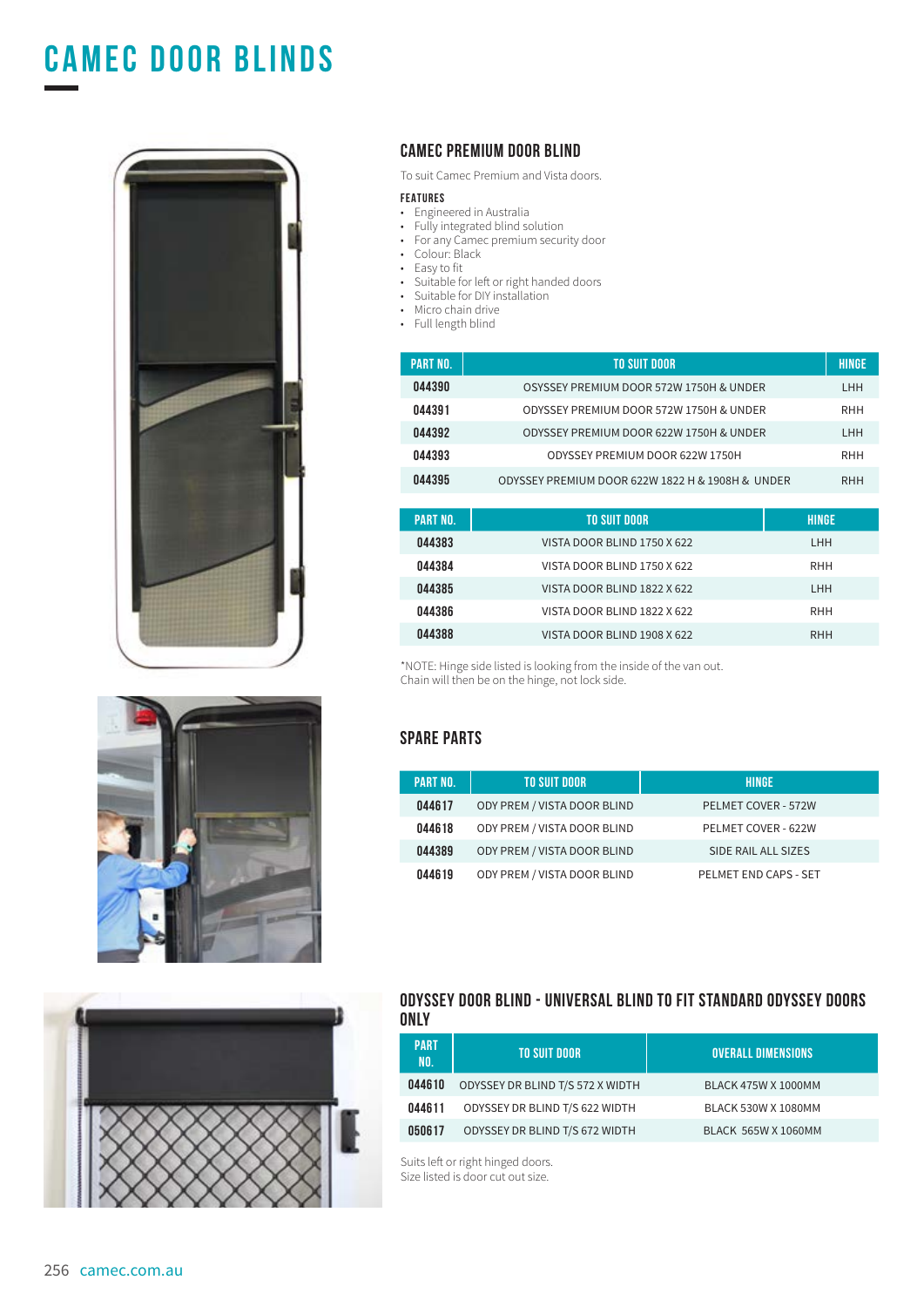



 CAMEC 3 POINT DOOR - BARREL & KEYS CAMEC 3 POINT DOOR - LHH DOOR LOCK COMP.

| PART NO. | <b>PRODUCT DESCRIPTION</b>                    |
|----------|-----------------------------------------------|
| 039716   | CAMEC NEW STYLE DOOR VENT WHITE               |
| 040460   | WHITE INTERNAL 2RC/4RC FLEXI DR TRIM          |
| 040965   | CAMEC NEW STYLE DR VENT BLACK                 |
| 050982   | TOP/BOTTOM FLY FRAME 2/4RC CAMEC DR 572 BLACK |
| 050983   | TOP/BOTTOM FLY FRAME 2/4RC CAMEC DR 622 BLACK |
| 043921   | 2RC CAMEC ROUND CORNER FLY FRM WHITE          |
| 013553   | PANORAMA DOOR LOCK ASSY COMP KEYED ALIKE      |
| 013552   | PANORAMA DOOR LOCK ASSY COMP                  |
| 013554   | PANORAMA DOOR LOCK - OUTER                    |
| 013555   | PANORAMA DOOR LOCK - INNER                    |
| 013556   | PANORAMA DOOR - LOCK STRIKER PLATE - BLACK    |
| 013566   | PANORAMA DOOR SCREEN SLIDE                    |
| 013574   | PANORAMA DOOR - PLASTIC CNR INSERT            |
| 013578   | PANORAMA DOOR - WEATHER SEAL                  |
| 013579   | PANORAMA DOOR HINGE - BLACK                   |
| 013581   | PANORAMA MKII LOCK ASSEMBLY                   |
| 014374   | <b>AUSTRALITE VENTURI VENT ASSY</b>           |
| 014379   | CAMEC 3 POINT DOOR LOCK RACK                  |
| 014381   | CAMEC 3 POINT DOOR - INNER HANDLE KIT         |
| 014382   | CAMEC 3 POINT DOOR - OUTER HANDLE KIT         |
| 014383   | CAMEC 3 POINT DOOR - LOCK STRIKE              |
| 014384   | CAMEC 3 POINT DOOR - MAIN LOCK LH             |
| 014385   | CAMEC 3 POINT DOOR - MAIN LOCK RH             |
| 014386   | CAMEC 3 POINT DOOR - REMOTE LATCH LH          |
| 014387   | CAMEC 3 POINT DOOR - REMOTE LATCH RH          |
| 014389   | CAMEC 3 POINT DOOR - LOCK CATCH PIN           |
| 039233   | CAMEC 3 POINT DOOR - CENTER CATCH PIN         |
| 039273   | CAMEC 3 POINT DOOR - LOCK OUTER TRIM          |
| 014390   | CAMEC 3 POINT DOOR - LOCK HOOK CATCH          |
| 039316   | CAMEC 3 POINT DOOR - REMOTE CATCH PIN         |



| 039324 | CAMEC 3 POINT DOOR - RHH DOOR LOCK COMP.          |
|--------|---------------------------------------------------|
| 014414 | CAMEC DR FLYSCREEN CNR INSERT                     |
| 014395 | TRI DOOR - LOCK ASSY OUTER - BLACK                |
| 014396 | TRI DOOR - LOCK ASSY COMP - BLACK                 |
| 014397 | TRI DOOR - LOCK ASSY COMPLETE - KEYED ALIKE BLACK |
| 014398 | TRI DOOR - INNER LOCK - BLACK                     |
| 014399 | TRI DOOR - LOCK STRIKE PLATE BLACK                |
| 014401 | TRI DOOR - OUTER PLATE FOR LOCK-BLACK             |
| 014402 | TRI DOOR - WEATHER SEAL                           |
| 014403 | PANORAMA/TRI DOOR TREAD SEAL                      |
| 014404 | TRI DOOR - MAIN DOOR 2-PCE CNR STAKE              |
| 014406 | TRI DOOR EARTH STRAP                              |
| 014407 | TRI DOOR 4 PIECE HINGE                            |
| 015624 | <b>INTERNAL DOOR TRIM X 4.38M BLACK</b>           |
| 050083 | CAMEC 3 POINT DOOR - LOCK OUTER TRIM              |
| 039376 | <b>CAMEC 2RC DOOR 4 PIECE HINGE</b>               |
| 051334 | HEAVY DUTY REMOTE CATCH PIN                       |
| 038974 | INTERNAL 2RC/4RC FLEXI DR TRIM                    |
| 043129 | <b>DOOR PINCH WELD</b>                            |
| 043226 | DOOR SANTOPRENE WEATHER SEAL                      |
| 043130 | DOOR BRUSH SEAL / SCHLEGEL KIT                    |





Parts Right Hinge Door Lock Kit



**doors**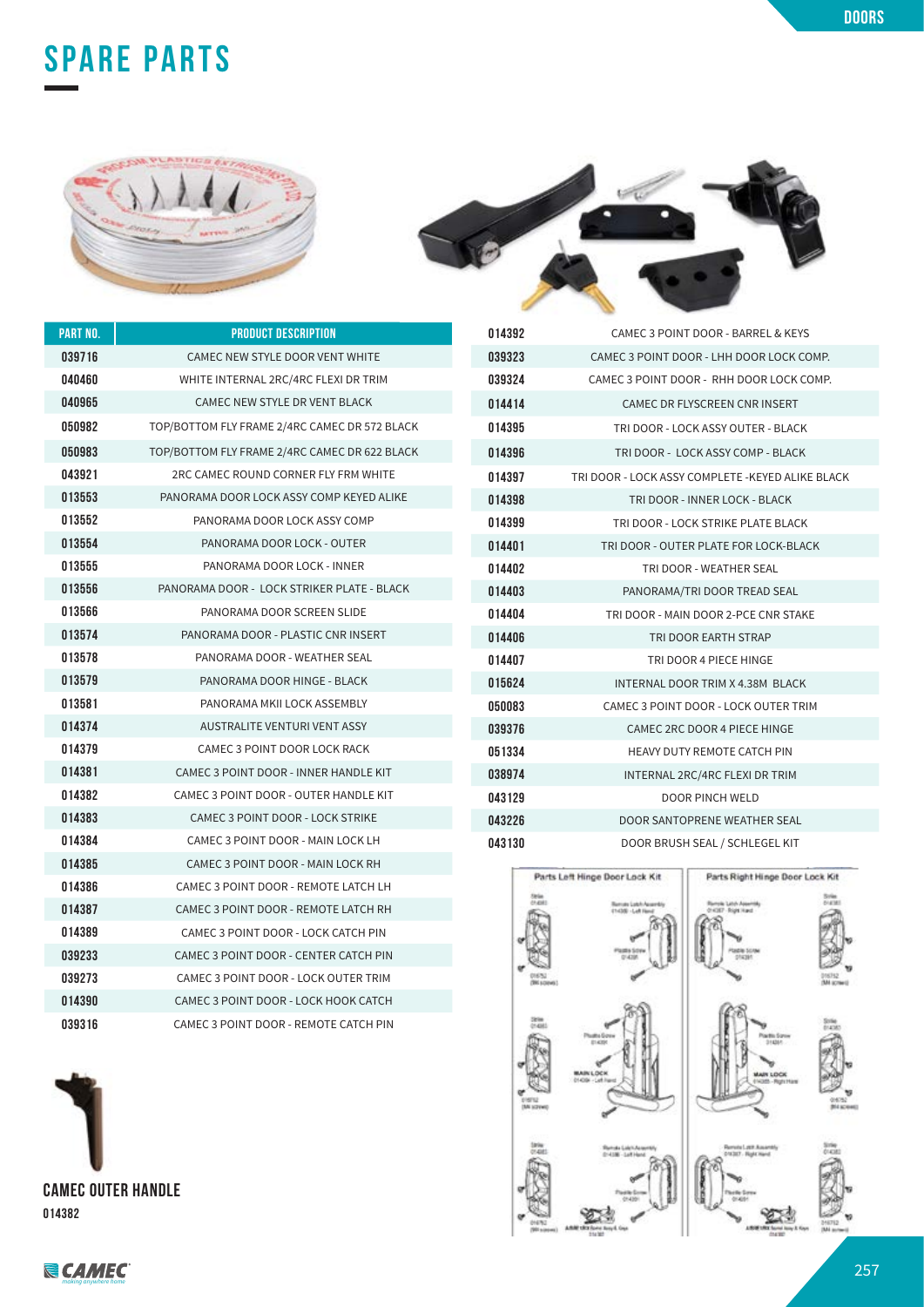# **keyless entry**



### **KEYLESS ENTRY LOCKS**

| PART NO. | <b>PRODUCT NAME</b>            |
|----------|--------------------------------|
| 044435   | KEYLESS ENTRY 3-POINT LOCK LHH |
| 044436   | KEYLESS ENTRY 3-POINT LOCK RHH |



### **KEYLESS ENTRY ACCESSORIES**

| <b>PART NO.</b>      | <b>PRODUCT NAME</b>                |
|----------------------|------------------------------------|
| 042271               | CAMEC ENTRY DOOR KEY BLANK PR      |
| 044442               | KEYLESS ENTRY WRIST BAND BLACK     |
| 044438               | KEYLESS ENTRY SPARE KEY TAG BLUE   |
| 044439               | KEYLESS ENTRY SPARE KEY TAG RED    |
| 044437               | KEYLESS ENTRY SPARE KEY TAG TEAL   |
| 044441 LARGE (195MM) | <b>KEYLESS ENTRY BRACELET TEAL</b> |
| 044440 SMALL (180MM) | <b>KEYLESS ENTRY BRACELET TEAL</b> |



### **KEYLESS ENTRY SPARE PARTS**

| <b>PART NO.</b> | <b>PRODUCT NAME</b>                   |
|-----------------|---------------------------------------|
| 044446          | <b>KEYLESS ENTRY BATTERY COVER RH</b> |
| 044444          | <b>KEYLESS ENTRY INSIDE HANDLE</b>    |
| 044443          | <b>KEYLESS ENTRY POWERED STRIKE</b>   |
| 044562          | KEYLESS ENTRY OUTSIDE HANDLE L/HH     |
| 044705          | KEYLESS ENTRY OUTSIDE HANDLE R/HH     |
| 044132          | BATTERIES T/S KEYLESS ENTRY PKT 4 AA  |







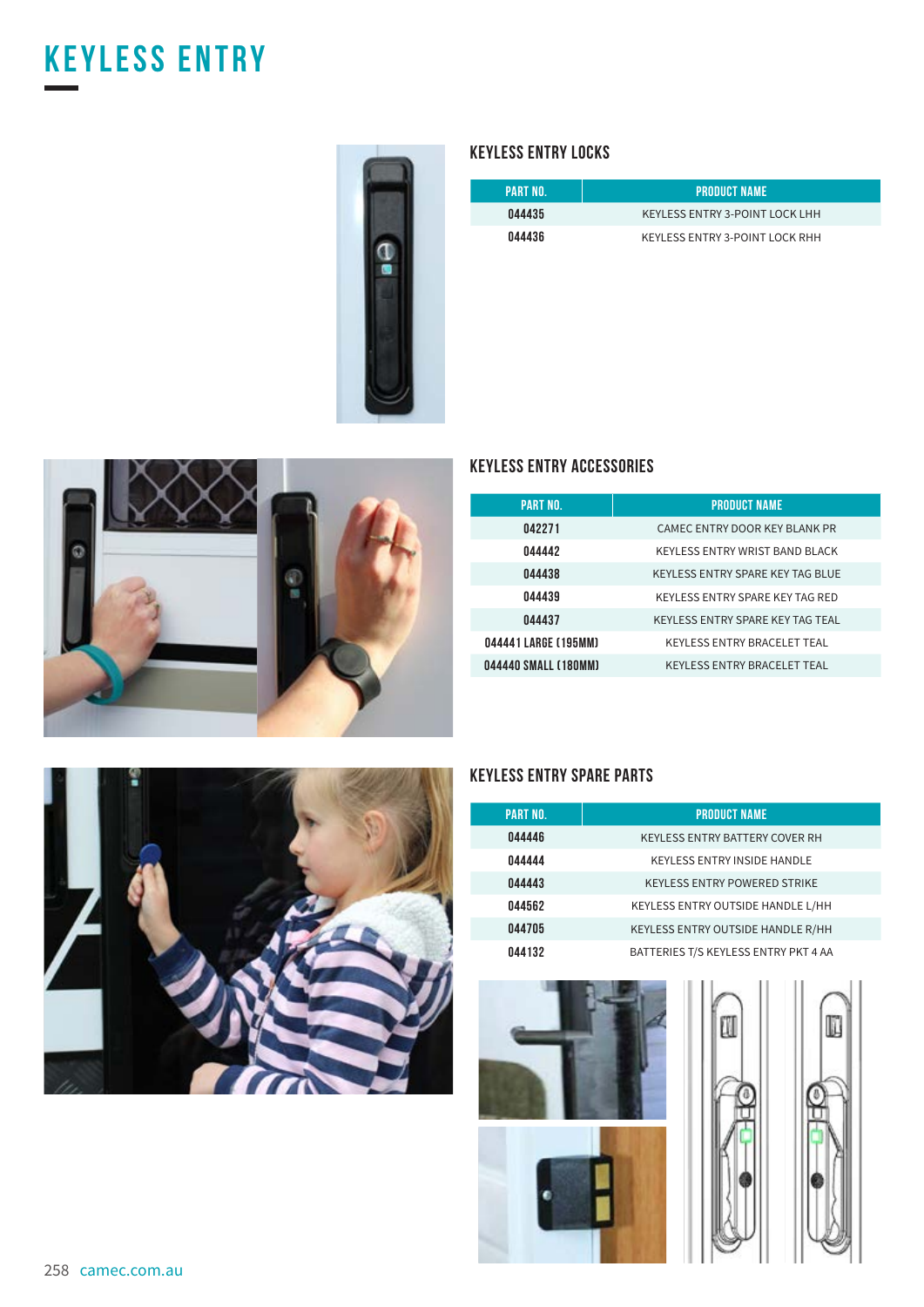# **picnic table**



### **SURFACE MOUNTED**

Similar to an access door, this laminated picnic table folds down from the side of the caravan. Ideal for any caravan or camper.

#### **FEATURES**

- Australian made
- Suit most RV vehicles
- Lockable fold down table

| <b>APART NO.</b> | SI7F      | INFILL               | FRAME        |
|------------------|-----------|----------------------|--------------|
| 040261           | 450 X 800 | <b>WHITE PLASTIC</b> | <b>WHITE</b> |



### **RECESS MOUNTED**

| <b>PART NO.</b> | <b>SIZE</b> | <b>INFILL</b>                | <b>FRAME</b>         |
|-----------------|-------------|------------------------------|----------------------|
| 041368          | 450 X 800   | <b>SMOOTH CRISTAL SILVER</b> | <b>BLACK</b>         |
| 043147          | 450 X 800   | <b>JET BLACK</b>             | <b>BLACK</b>         |
| 038738          | 450 X 800   | SMOOTH WHITE / ZINC          | <b>BLACK</b>         |
| 037988          | 450 X 800   | POLISHED GREY/ZINC           | <b>POLISHED GREY</b> |
| 037989          | 450 X 800   | SOOTH WHITE/ZINC             | <b>WHITE</b>         |
| 037990          | 450 X 1000  | SMOOTH WHITE/ZINC            | <b>WHITE</b>         |

#### **PICNIC TABLE SPARE PARTS**

| PART NO. | SI7F                                            |
|----------|-------------------------------------------------|
| 035060   | STAINLESS STEEL CABLE 450MM                     |
| 017949   | STAINLESS STEEL CABLE 565MM                     |
| 042024   | CAMEC PICNIC TABLE LOCK CAMEC PICNIC TABLE LOCK |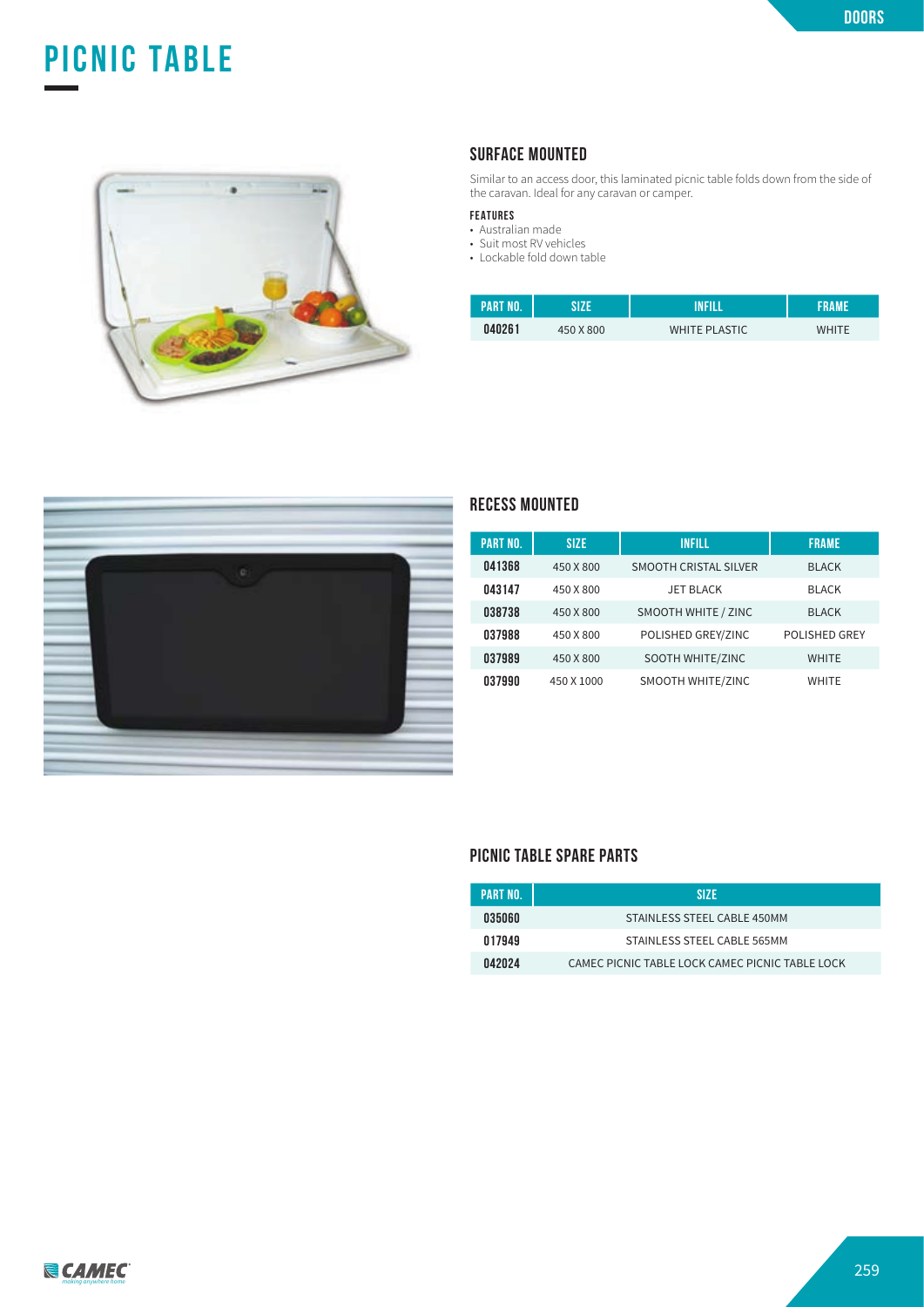# **CAMEC 2RC, 4SC AND 4RC ACCESS DOORs**





### **CAMEC 2RC, 4SC AND 4RC ACCESS DOORS**

Fully framed, laminated (LAM) or vented (VENT) door to suit caravan or camper. Easy to install. Camec One Key Fits All compatible. Left hand hinge (LHH), right hand hinge (RHH), top hinge (TH) or bottom hinge (BH)

#### **FEATURES**

• Easy to install • Camec 2 lock system

**4 SQUARE CORNER**

| <b>PART NO.</b> | <b>LAMINATED / VENT</b> | <b>CUT OUT SIZE</b> | <b>INFILL</b>       | <b>HINGE</b> | <b>FRAME COLOUR</b>   |
|-----------------|-------------------------|---------------------|---------------------|--------------|-----------------------|
| 037906          | LAMINATED               | 445 X 408           | <b>SMOOTH WHITE</b> | LHH          | <b>WHITE</b>          |
| 038204          | LAMINATED               | 445 X 408           | SMOOTH WHITE        | <b>RHH</b>   | <b>WHTE</b>           |
| 040247          | LAMINATED               | 445 X 410           | <b>SMOOTH WHITE</b> | <b>BH</b>    | <b>WHITE</b>          |
| 041127          | LAMINATED               | 500 X 500           | <b>SMOOTH WHITE</b> | LHH          | <b>BLACK</b>          |
| 039027          | LAMINATED               | 230 X 638           | <b>SMOOTH WHITE</b> | <b>BH</b>    | <b>WHITE</b>          |
| 038218          | <b>VENT</b>             | 480 X 550           | <b>SMOOTH WHITE</b> | <b>RHH</b>   | <b>WHITE</b>          |
| 040662          | LAMINATED               | 325 X 225           | <b>SMOOTH WHITE</b> | LHH          | <b>WHITE</b>          |
| 039121          | LAMINATED               | 480 X 550           | SMOOTH WHITE        | LHH          | <b>WHITE</b>          |
| 038501          | LAMINATED               | 500 X 580           | <b>SMOOTH WHITE</b> | LHH          | <b>WHITE</b>          |
| 041666          | LAMINATED - 2LK         | 560 X 350           | SMOOTH WHITE        | <b>RHH</b>   | <b>BLACK</b>          |
| 040661          | LAMINATED - 2LK         | 560 X 350           | <b>SMOOTH WHITE</b> | <b>RHH</b>   | <b>WHITE</b>          |
| 038719          | LAMINATED - 2LK         | 762 X 457           | SMOOTH WHITE        | <b>RHH</b>   | <b>WHITE</b>          |
| 040004          | PCP-2LK                 | 492 X 330           | <b>PROPELLER</b>    | <b>LHH</b>   | <b>CLEAR ANODISED</b> |
| 038224          | PCP-2LK                 | 492 X 645           | <b>PROPELLER</b>    | LHH          | <b>CLEAR ANODISED</b> |
| 037987          | PCP-2LK                 | 492 X 645           | <b>PROPELLER</b>    | <b>RHH</b>   | <b>CLEAR ANODISED</b> |

#### **4 RADIUS CORNER**

| <b>PART NO.</b> | <b>LAMINATED / VENT</b> | <b>SIZE</b> | <b>INFILL</b>       | HINGE      | <b>COLOUR</b> |
|-----------------|-------------------------|-------------|---------------------|------------|---------------|
| 041933          | <b>VENT</b>             | 390 X 554   | <b>SMOOTH WHITE</b> | <b>TOP</b> | <b>WHITE</b>  |
| 016595          | N/A                     | 205 X 305   | <b>WHITE</b>        | N/A        | <b>WHITE</b>  |
| 016597          | N/A                     | 525 X 280   | <b>WHITE</b>        | N/A        | <b>WHITE</b>  |
| 016594          | N/A                     | 280 X 530   | <b>WHITE</b>        | N/A        | <b>WHITE</b>  |

### **2 RADIUS CORNER**

| <b>PART NO.</b> | <b>LAMINATED / VENT</b> | <b>SIZE</b> | <b>INFILL</b>       | <b>HINGE</b> | <b>COLOUR</b> |
|-----------------|-------------------------|-------------|---------------------|--------------|---------------|
| 038008          | LAM                     | 230 X 457   | <b>SMOOTH WHITE</b> | <b>TH</b>    | <b>WHITE</b>  |
| 038010          | LAM                     | 230 X 500   | SMOOTH WHITE        | <b>TH</b>    | <b>WHITE</b>  |
| 038012          | LAM                     | 230 X 762   | <b>SMOOTH WHITE</b> | <b>TH</b>    | <b>WHITE</b>  |
| 038017          | LAM                     | 280 X 457   | SMOOTH WHITE        | <b>TH</b>    | <b>WHITE</b>  |
| 038019          | LAM                     | 280 X 762   | SMOOTH WHITE        | <b>TH</b>    | <b>WHITE</b>  |

### **SPARE PARTS**

| OF ANL FANIO    |                                    |                                                     |
|-----------------|------------------------------------|-----------------------------------------------------|
| <b>PART NO.</b> | <b>PRODUCT DESCRIPTION</b>         | <b>INSPECT HATCH</b>                                |
| 015642          | <b>BSD THREADED LOCK</b>           | 016600 380 X 280MM EXT<br>016601 600 X 350MM        |
| 015644          | <b>BSD LOCKING RODS &amp; BKTS</b> | UV resistant with rounded corners and               |
| 015646          | <b>BSD AFTER/MKT GAS STRUT KIT</b> | anti-skid                                           |
| 015653          | GAS STRUT 100N W 2BALLS BLK/KB     | surface.                                            |
| 019812          | LOCK / RAPID DOOR FRONT / REAR     | <b>FEATURES:</b><br>• 180 degree opening waterproof |
| 041111          | RAPID DOOR ROD                     | · Lock can be mounted<br>• White                    |
| 044570          | <b>CEREDI PLASTIC HANDLE KIT</b>   |                                                     |
| 040975          | EUROPA HATCH SPARE LOCK KIT        |                                                     |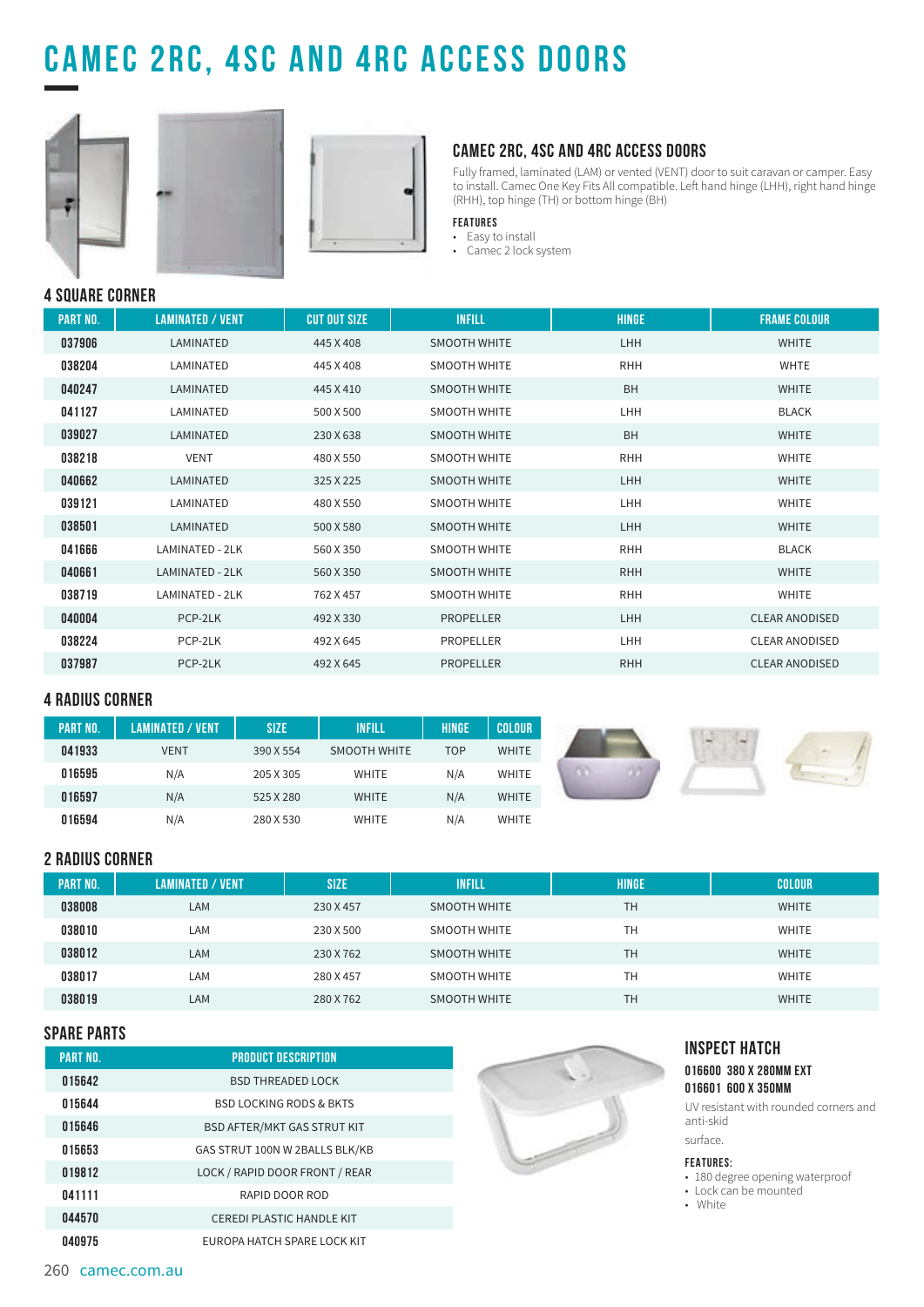# **CAMEC BOOT STORAGE DOORS**





| <b>PART NO.</b> | <b>SIZE</b> | <b>INFILL</b>                    | <b>FRAME</b> | <b>GAS STRUTS (GAZ)</b> |
|-----------------|-------------|----------------------------------|--------------|-------------------------|
| 040293          | 380 X 1524  | <b>CHECK</b>                     | <b>BLACK</b> | GAZ                     |
| 037778          | 280 X 1524  | <b>SMOOTH WHITE</b>              | <b>WHITE</b> | N/A                     |
| 037780          | 450 X 1175  | <b>SMOOTH WHITE</b>              | <b>WHITE</b> | N/A                     |
| 037783          | 450 X 1524  | <b>SMOOTH WHITE</b>              | <b>WHITE</b> | N/A                     |
| 039257          | 450 X 762   | <b>STUCCO WHITE</b>              | <b>WHITE</b> | GAZ                     |
| 037784          | 380 X 1524  | <b>SMOOTH WHITE</b>              | <b>BLACK</b> | GAZ                     |
| 037786          | 380 X 1524  | <b>SMOOTH WHITE</b>              | <b>WHITE</b> | GAZ                     |
| 037807          | 380 X 1524  | <b>CHECK</b>                     | <b>WHITE</b> | GAZ                     |
| 041852          | 380 X 1524  | <b>PROPELLER</b>                 | <b>WHITE</b> | GAZ                     |
| 038211          | 450 X 1524  | <b>BURGUNDY VINYL</b>            | <b>WHITE</b> | N/A                     |
| 044196          | 450 X 1524  | STEEL PEAR CHECKER PLATE         | <b>BLACK</b> | GAZ                     |
| 037834          | 450 X 1524  | <b>OLYMPIC BLACK PLAIN VINYL</b> | <b>WHITE</b> | GAZ                     |
| 037840          | 450 X 1524  | <b>SMOOTH WHITE</b>              | <b>WHITE</b> | GAZ                     |
| 038212          | 450 X 1524  | <b>STUCCO WHITE</b>              | <b>WHITE</b> | GAZ                     |
| 037845          | 565 X 1524  | MILL CHECKER PLATE               | <b>WHITE</b> | GAZ                     |
| 042524          | 380 X 1524  | <b>CHECK BLACK</b>               | <b>BLACK</b> | GAZ                     |
| 037846          | 450 X 1524  | MILL CHECKER PLATE               | <b>BLACK</b> | GAZ                     |
| 042525          | 450 X 1524  | <b>CHECK BLACK</b>               | <b>BLACK</b> | GAZ                     |
| 037847          | 450 X 1524  | MILL CHECKER PLATE               | <b>CLEAR</b> | N/A                     |
| 037848          | 450 X 1524  | MILL CHECKER PLATE               | <b>WHITE</b> | GAZ                     |
| 043036          | 450 X 1524  | <b>STUCCO C'TAL SILVER</b>       | <b>BLACK</b> | N/A                     |
| 039955          | 450 X 1524  | MILL CHECKER PLATE               | <b>WHITE</b> | GAZ                     |
| 043518          | 450 X 1524  | <b>STUCCO WHITE</b>              | <b>BLACK</b> | GAZ                     |
| 043961          | 450 X 1524  | OLYMPIC BLACK PLAIN VINYL        | <b>BLACK</b> | GAZ                     |
| 043466          | 450 X 914   | <b>NO INFILL</b>                 | <b>CLEAR</b> | GAZ                     |
| 044979          | 450 X 1175  | <b>SMOOTH WHITE</b>              | <b>WHITE</b> | GAZ                     |